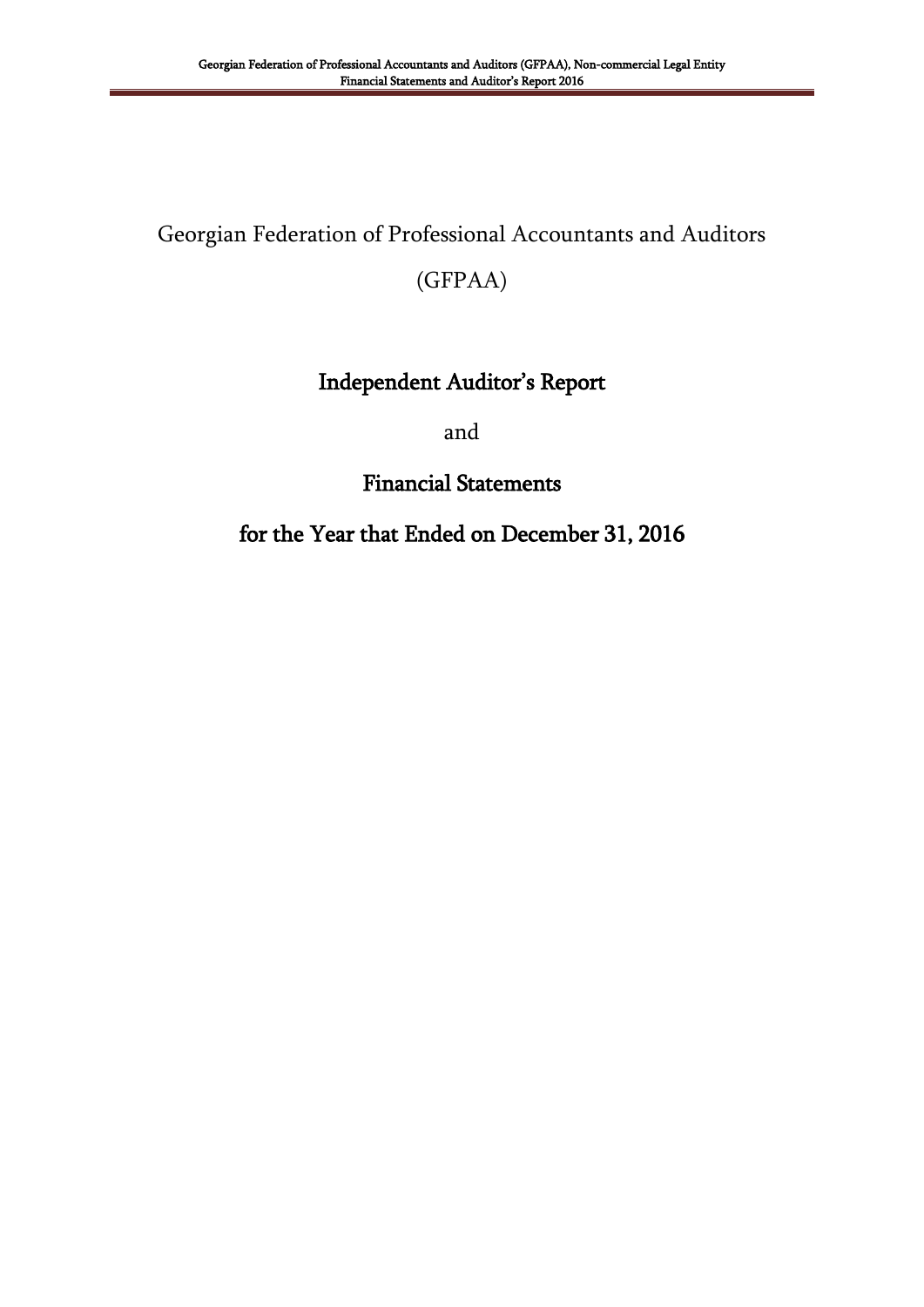|                | Contents                                         |      |  |  |
|----------------|--------------------------------------------------|------|--|--|
| #              | Table of Contents                                | Page |  |  |
| 1              | Auditor's Report                                 | 3    |  |  |
| $\overline{2}$ | <b>Balance Sheet</b>                             | 5    |  |  |
| 3              | <b>Income Statement</b>                          | 6    |  |  |
| $\overline{4}$ | <b>Cash Flow Statement</b>                       | 7    |  |  |
| 5              | Statement of Changes in Equity                   | 8    |  |  |
| 6              | Notes to the Annual Financial Statements         | 8    |  |  |
| $\overline{7}$ | Notes to the Balance Sheet                       | 10   |  |  |
| 8              | Annexes to the Statement of Comprehensive Income | 14   |  |  |
| 9              | Annexes to the Cash Flow Statement               | 16   |  |  |
| 10             | <b>GFPAA Progress Report 2016</b>                | 19   |  |  |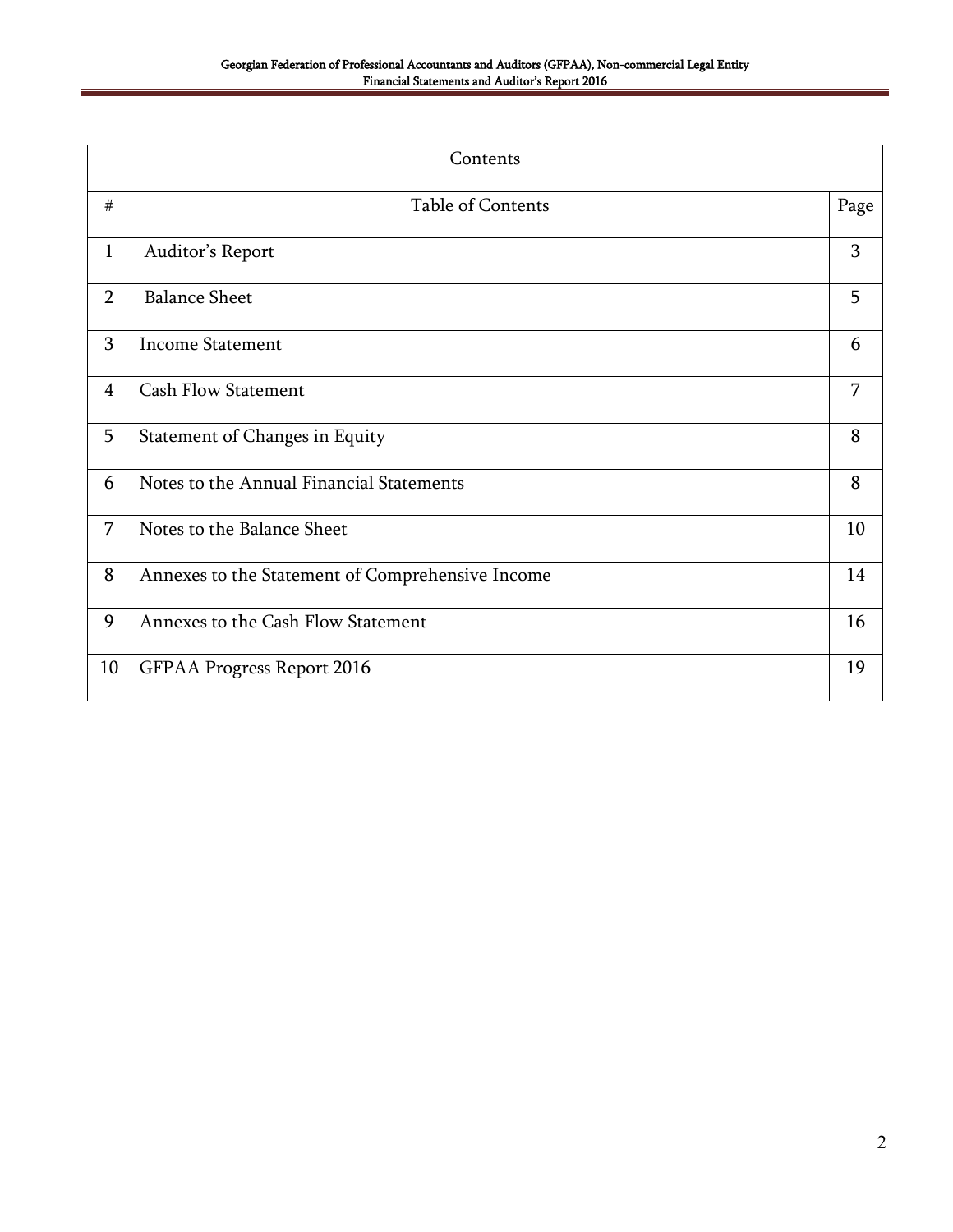# Auditor"s Opinion

## To the Executive Director of Georgian Federation of Professional Accountants and Auditors

## Opinion

We have audited the accompanying financial statements of Georgian Federation of Professional Accountants and Auditors, which comprise statement of financial condition as at December 31, 2016, and the comprehensive income statement, statement of changes in equity and cash flow statement for the year then ended, and a summary of significant accounting policies and other explanatory information.

In our opinion, the financial statements present fairly, in all material respects, the financial position of Georgian Federation of Professional Accountants and Auditors as at December 31, 2016, and (of) its financial performance and its cash flows for the year then ended in accordance with simplified accounting standards for small entities.

# Basis for Auditor"s Opinion

We conducted our audit in accordance with International Standards on Auditing (ISA). Our responsibilities as defined under the standards are described in detail in the section "Auditor"s Responsivity for the Audit of Financial Statement' of the Auditor's conclusion. We are independent from the Georgian Federation of Professional Accountants and Auditors in compliance with the Code of Ethics issued by International Ethics Standards Board for Accountants (IESBA) and those ethical norms, which are related to the audit of the financial statements conducted by as, besides, we fulfilled other ethical obligations envisaged by the norms and the Code of Ethics by IESBA. We believe that the audit evidence we have obtained is sufficient and appropriate to provide a basis for our audit opinion.

Those standards require that we comply with ethical requirements and plan and perform the audit to obtain reasonable assurance about whether the financial statements are free from material misstatement.

# Management's Responsibility for the Financial Statements

Management is responsible for preparation and fair presentation of the financial statements in accordance with simplified accounting standards for small entities, as well as for establishment of such internal control that it considers necessary for preparation of financial statements that are free from material misstatement, whether due to fraud or error.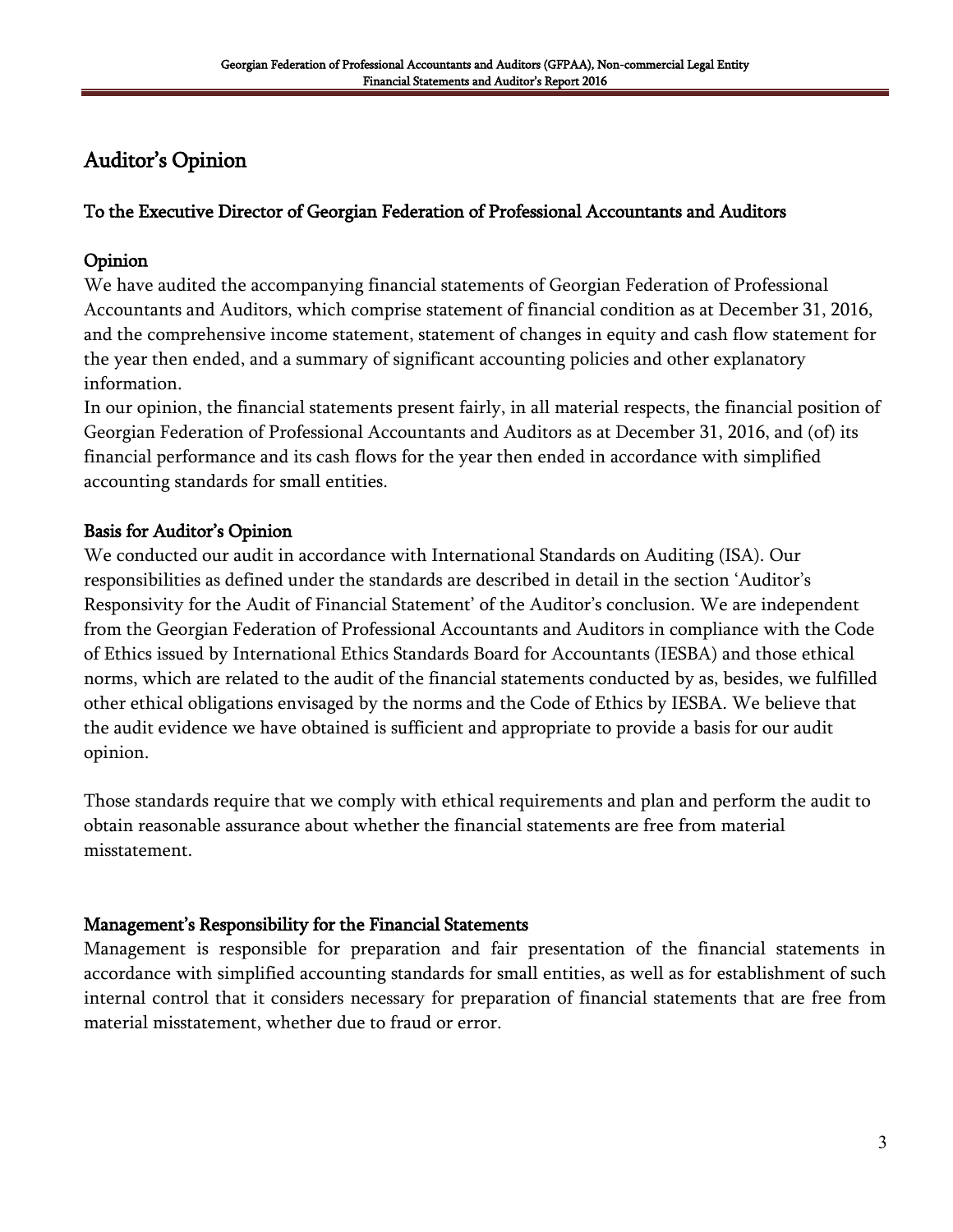## Auditor"s Responsibilities for the Audit of the Financial Statements

Our objective is to obtain reasonable assurance about whether the financial statements are free from material misstatement whether due to fraud or error and to prepare auditor's conclusion, which contains our opinion. The reasonable assurance represents high level assurance but it does not a guarantee that audit conducted in accordance with ISA will always reveal any such misstatement. The misstatements might be caused due to fraud or error and they are considered material if it is reasonably expected that they, together or separately, will have impact on the economic decisions of those users, who rely on these financial statements.

Iv. Gachechiladze

Auditor, Director Intellect-Audit, Audit Company

Tbilisi May 15, 2017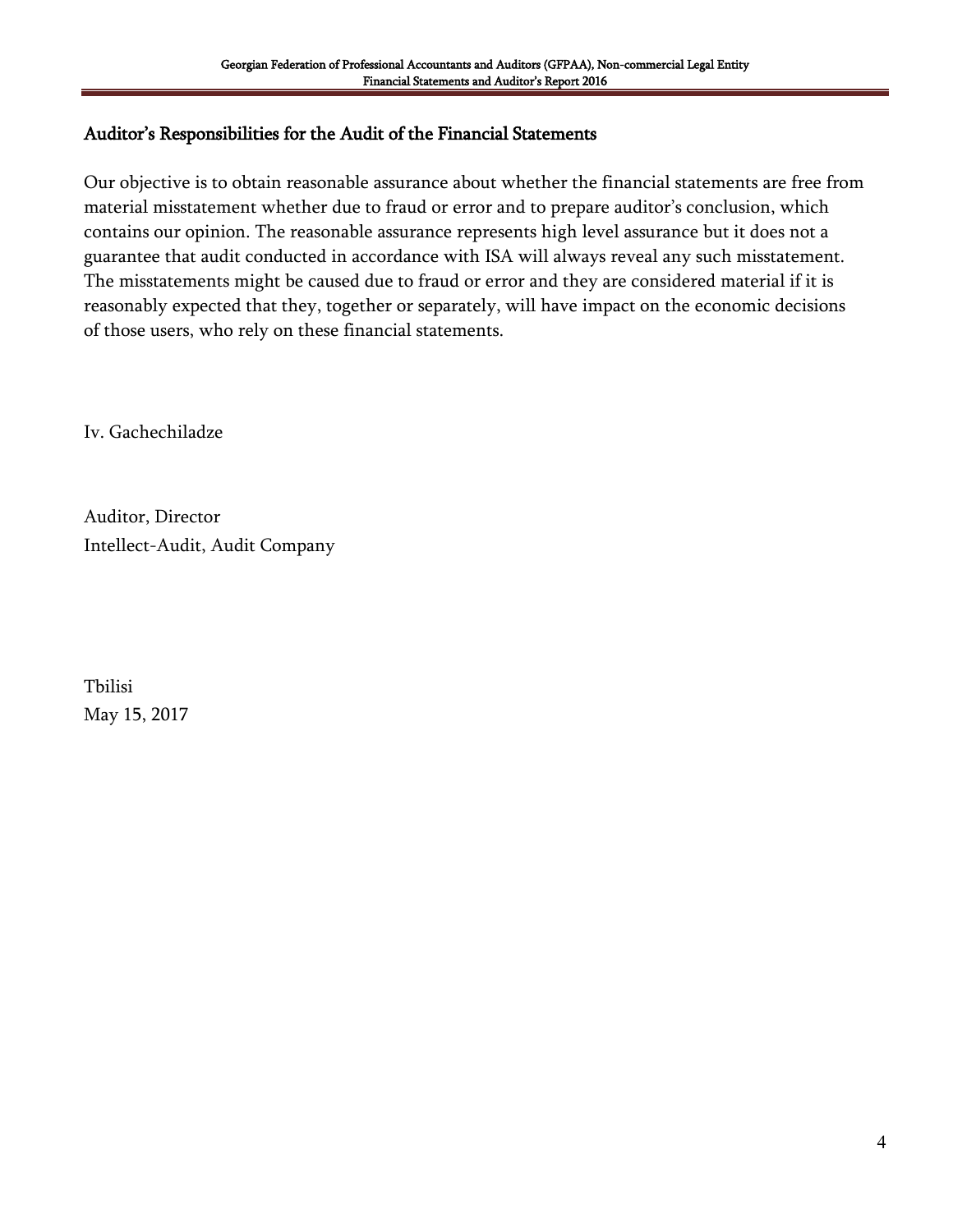# Balance Sheet of Georgian Federation of Professional Accountants and Auditors (GFPAA), Noncommercial Legal Entity, as of December 31, 2016 (in GEL)

| <b>Assets</b>                        |    | 31.12.2016   |           | 31.12.2015       |           |
|--------------------------------------|----|--------------|-----------|------------------|-----------|
| <b>Non-Current Assets</b>            |    |              |           |                  |           |
| Property, Plant and Equipment, Net   | 1) | 82,921       |           | 93,963           |           |
| Intangible Assets                    | 2) | 6,572        |           | 7,586            |           |
| <b>Investments in Other Entities</b> |    | 306,400      |           | 306,400          |           |
| <b>Total Non-Current Assets</b>      |    |              | 395,893   |                  | 407,949   |
|                                      |    |              |           |                  |           |
| <b>Current Assets</b>                |    |              |           |                  |           |
| Inventory                            | 3) | 72,197       |           | 104,115          |           |
| Receivables and Prepayments          | 4) | 330,913      |           | 208,241          |           |
| Cash and Cash Equivalents            | 5) | 646,997      |           | 746,214          |           |
| <b>Total Current Assets</b>          |    |              | 1,050,107 |                  | 1,058,570 |
|                                      |    |              |           |                  |           |
| <b>Total Assets</b>                  |    |              | 1,446,000 |                  | 1,466,519 |
|                                      |    |              |           |                  |           |
| <b>Equity and Liabilities</b>        |    |              |           |                  |           |
| Capital and Reserves                 |    |              |           |                  |           |
| <b>GFPAA</b> Development Fund        |    | 1,353,473    |           | 1,254,495        |           |
| Current Year Profit/Loss             |    | $-24,570$    |           | 98,978           |           |
| <b>Total Capital and Reserves</b>    |    |              | 1,328,903 |                  | 1,353,473 |
|                                      |    |              |           |                  |           |
| Non-current Liabilities              |    |              |           |                  |           |
| Deferred Income Tax                  |    | $\mathbf{0}$ |           | $\boldsymbol{0}$ |           |
| Deferred Income                      | 6) | 3,830        |           | 3,830            |           |
| <b>Total Non-Current Liabilities</b> |    |              | 3,830     |                  | 3,830     |
|                                      |    |              |           |                  |           |
| <b>Current Liabilities</b>           |    |              |           |                  |           |
| Trade and Other Payables             | 7) | 111,901      |           | 104,800          |           |
| <b>Tax Liabilities</b>               | 8) | 1,366        |           | 4,416            |           |
| <b>Total Current Liabilities</b>     |    |              | 113,267   |                  | 109,216   |
| Total Equity and Liabilities         |    |              | 1,446,000 |                  | 1,466,519 |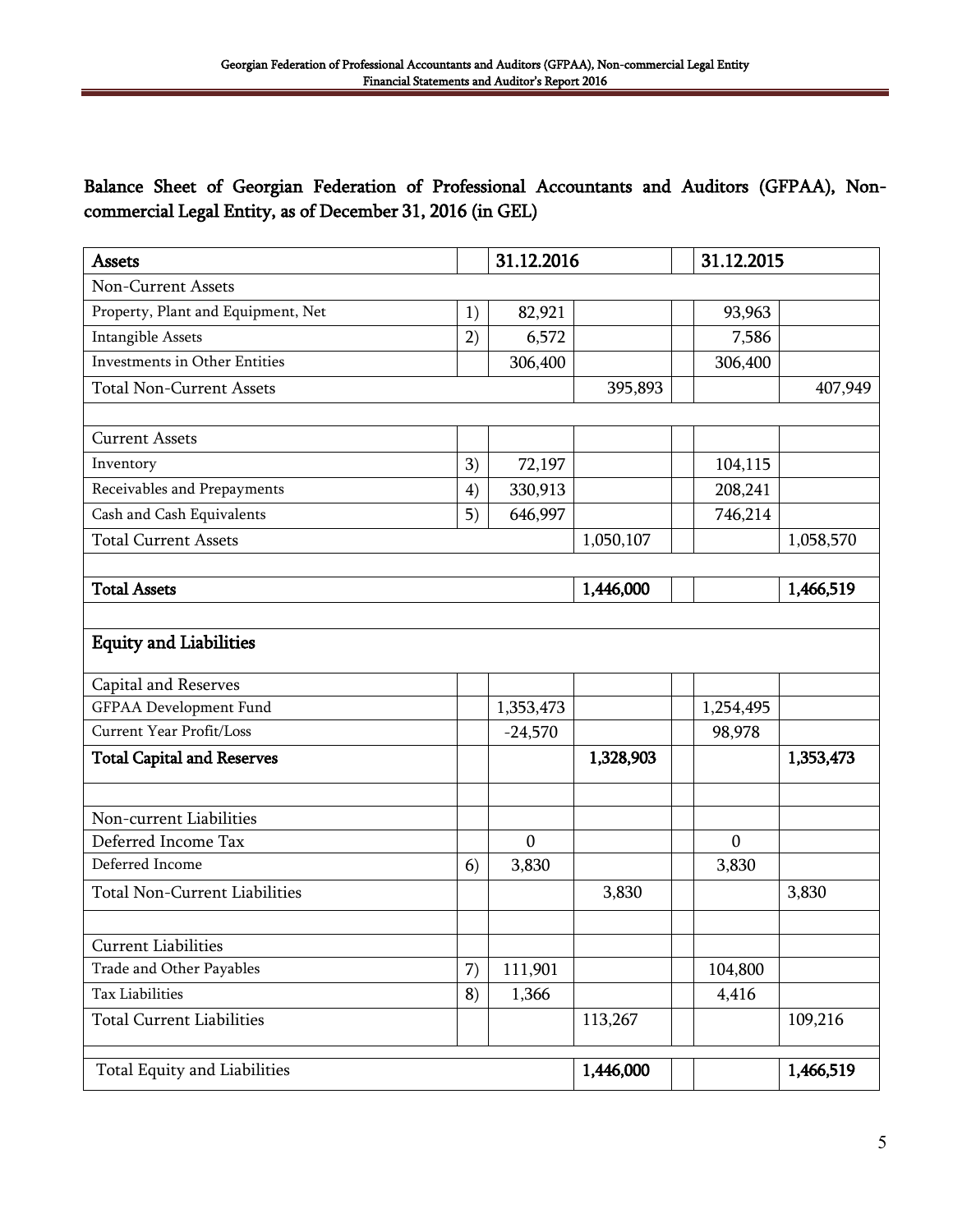| <b>Income Statement</b> |
|-------------------------|
|                         |

|                                           |     | 2016       | 2015       |
|-------------------------------------------|-----|------------|------------|
| Revenue                                   | 9)  | 536,122    | 475,064    |
| Other Income                              | 10) | 389,685    | 554,642    |
| Changes in Inventory and Work-in-progress |     | (31, 918)  | (9,258)    |
| Work Completed and Capitalized            |     |            |            |
| Purchase of Inventory                     |     | (80, 964)  | (78, 951)  |
| Salary Expense                            |     | (449,755)  | (494, 920) |
| Depreciation and Amortization Expense     |     | (22, 738)  | (24,077)   |
| Purchased Service Expense                 |     | (256, 512) | (178, 368) |
| Foreign Exchange Difference Expense       |     | (22, 352)  | (6, 833)   |
| Tax Expense                               |     | (892)      | (979)      |
| <b>Other Operating Expenses</b>           | 11) | (85, 246)  | (137, 342) |
| Profit-Loss from Operating Activities     |     | (24, 570)  | 98,978     |
| <b>Financial Costs</b>                    |     |            |            |
| Profit-Loss Before Taxation               |     | (24, 570)  | 98,978     |
| Profit Tax                                |     |            |            |
| Net Profit-Loss of the Reporting Period   |     | (24, 570)  | 98,978     |

# For the Year Ended on December 31, 2016 (in GEL)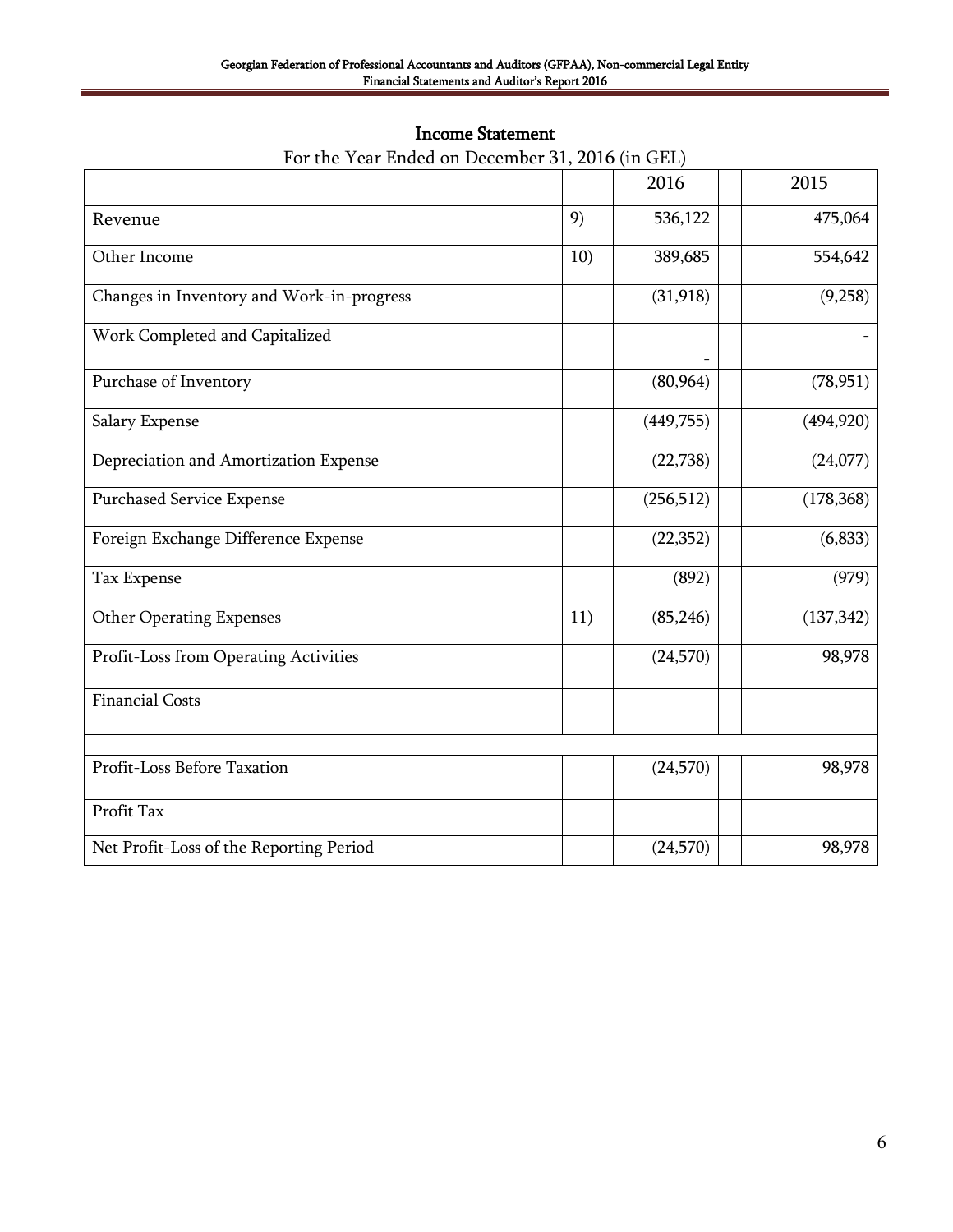# Cash Flow Statement

|                                                                       | 2016             |           | 2015             |          |     |
|-----------------------------------------------------------------------|------------------|-----------|------------------|----------|-----|
| Cash Flows from Operating Activities                                  |                  |           |                  |          |     |
|                                                                       |                  |           |                  |          |     |
| Cash receipts from customers                                          | 613522           |           | 510187           |          | 12) |
| Membership fees                                                       | 130133           |           | 141824           |          |     |
| Dividend received                                                     | 87983            |           | 127500           |          |     |
| Other operating income                                                | 49373            |           | 41354            |          |     |
| Exchange rate difference                                              | (20178)          |           | 149339           |          |     |
| Cash paid to suppliers                                                | (133833)         |           | (91577)          |          |     |
| Salaries paid                                                         | (376977)         |           | (420781)         |          |     |
| Membership fees paid                                                  | (12087)          |           | (11115)          |          | 13) |
| Payment of administrative and other non-operating<br>expenses         | (260517)         |           | (118728)         |          | 14) |
| Taxes paid                                                            | (163767)         |           | (157479)         |          | 15) |
| Net cash from operating activities                                    |                  | $-86,348$ |                  | 170,524  |     |
| Cash flows from investing activities                                  |                  |           |                  |          |     |
| Proceeds from selling non-current assets                              | $\boldsymbol{0}$ |           | $\boldsymbol{0}$ |          |     |
| Purchase of property, plant and equipment                             | (12869)          |           | (19220)          |          |     |
|                                                                       |                  |           |                  |          |     |
| Net cash flows from investing activities                              |                  | (12, 869) |                  | (19,220) |     |
| Net increase in cash and cash equivalents                             |                  | $-99217$  |                  | 151,304  |     |
| Cash and cash equivalents at the beginning of the<br>reporting period |                  | 746214    |                  | 594910   |     |
| Cash and cash equivalents at the end of the<br>reporting period       |                  | 646997    |                  | 746214   |     |

For the Year Ended on December 31, 2016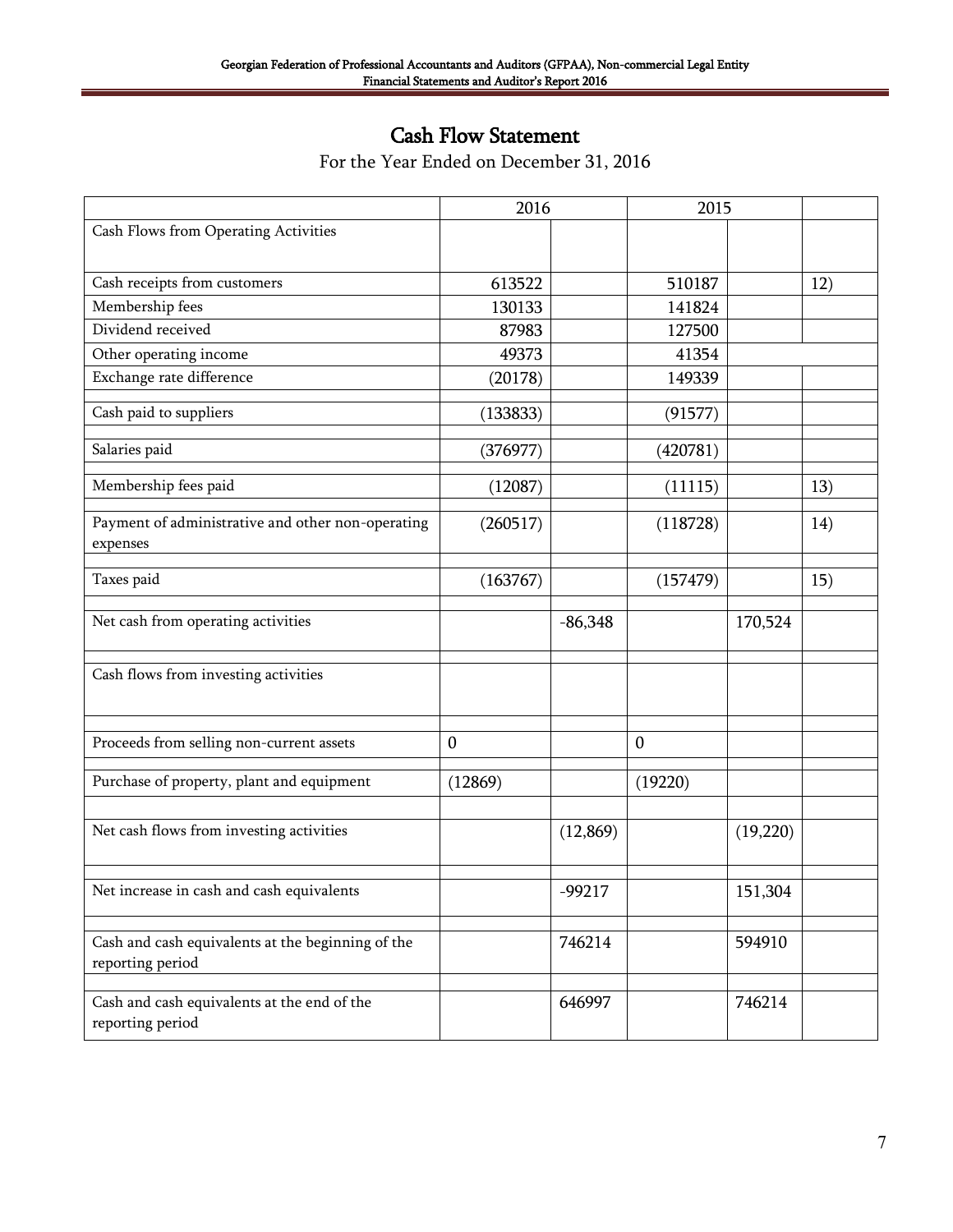# Statement of Changes in Equity

For the Year Ended on December 31, 2016

|                                     | Equity | <b>GFPAA Development</b><br>Fund |
|-------------------------------------|--------|----------------------------------|
| Balance at 31.12.2014               |        | 1,254,495                        |
| Transfer to previous years reserves |        |                                  |
| Current period net profit-loss      |        | 98,978.00                        |
| Balance at 31.12.2015               |        | 1,353,473                        |
| Transfer to previous years reserves |        |                                  |
| Current period net profit-loss      |        | (24,570.00)                      |
| Balance at 31.12.2016               |        | 1,328,903                        |

# Notes to the Annual Financial Statements **1.** General Note

According to the Georgian legislation GFPAA represents non-commercial legal entity (union). It carries out its activities on Georgia's territory through head office (in Tbilisi) and 7 regional and district branches. GFPAA, as a professional organization, prepares regulating normative acts related to accounting and audit in Georgia's private sector, lobbies legislation, translates and publishes the international standards of financial accounting and audit. Economic activity represents it supplementary activity, which is mainly related to training of specialists and professional certification. This consolidated balance sheet of the GFPAA and its branches was prepared on the bases of simplified accounting standards for small entities using accounting policy and chart of accounts prepared in advance.

# 2. Methods used in preparation of the financial statements and in making estimates

#### Basis for consolidation

The consolidated balance includes statements of the branches. Namely, it includes the following branches:

- Ajara Autonomous Republic Branch;
- Imereti Regional Branch;
- Samegrelo-Zemo Svaneti Regional Branch;
- Kakheti Regional Branch;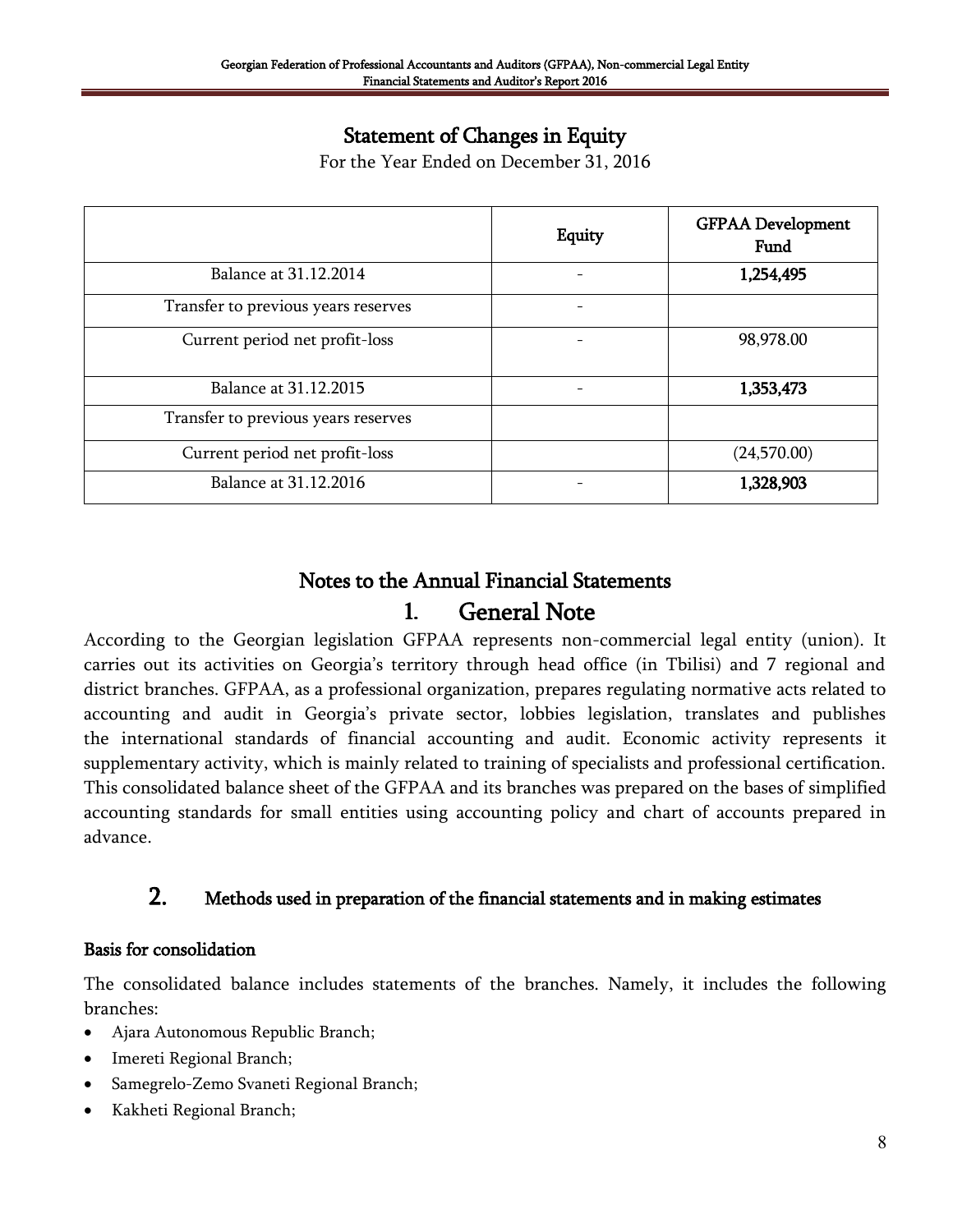- Rustavi District Branch;
- Poti District Branch;
- Gori District Branch.

Receivables and liabilities due to related party transactions are eliminated in the consolidated financial statements.

## Property, Plant and Equipment

Property, plant and equipment is reflected in the balance at purchase cost, reduced by accumulated depreciation. Depreciation is calculated using straight-line depreciation method. Useful life of the property, plant and equipment is defined individually and varies from 2 to 10 years. Depreciation rate by the PPE groups are as follows:

| # | Group                  | Depreciation Rate % |
|---|------------------------|---------------------|
|   | Office equipment       | $20 - 30$           |
|   | Furniture and fixtures | $25 - 50$           |
|   | Vehicles               | $10 - 15$           |

Investments in other entities are reflected in the balance sheet at nominal cost.

#### Inventory

Inventory is reflected in the balance sheet at lower of the cost of purchase/production and net realization value at the balance sheet date. FIFO method was used in valuing the inventory.

#### Receivables and prepayments

Receivables and prepayments are carried at nominal value.

#### Cash and cash equivalents

Cash is carried at nominal value. Foreign currency denominated cash is translated into local currency using exchange rate at the balance sheet date.

#### Liabilities

Current liabilities are carried at the amount, which is due within 12 months after the balance sheet date. Non-current liabilities represent deferred income (which equals to the book value of assets received as grant or contributions).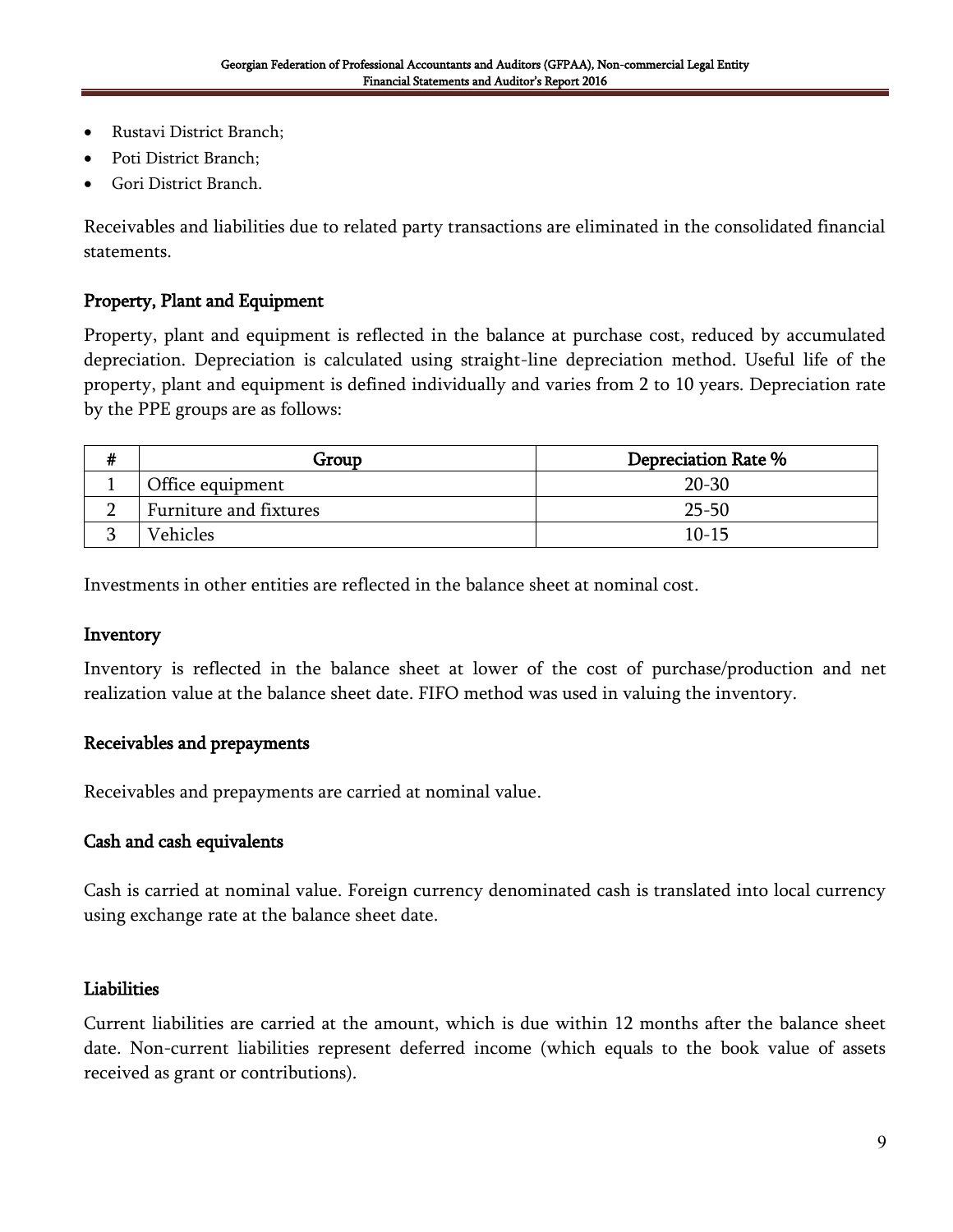#### Income

Income from realization is recognized when GFPAA transfers risks. Income is reduced by discounts and returns. Such income as cash grant is reflected in income when it is used. Non-cash income received as assets is carried in the financial statements in line with their sale and depreciation. Membership fees are accrued as of the last day of the reporting period.

#### Expenses

Expenses related to the generation of income are represented as expense items in the financial statements.

# Notes to the Balance Sheet

Non-Current Assets

|                | 1, 110 percy, 1 mm and 1 quipment<br>Name | <b>Balance</b> | <b>Additions</b> | Disposals    | <b>Balance</b> at |
|----------------|-------------------------------------------|----------------|------------------|--------------|-------------------|
|                |                                           | at             |                  |              | 31.12.15          |
|                |                                           | 31.12.16       |                  |              |                   |
|                | Purchase Cost                             |                |                  |              |                   |
| 1              | Library                                   | 4,631          | 156              |              | 4,475             |
| $\overline{2}$ | Office equipment                          | 109,607        | 10,167           | 3,166        | 102,606           |
| 3              | Furniture and fixtures                    | 89,266         | 419              | 314          | 89,161            |
| 4              | Vehicles                                  | 48,739         |                  |              | 48,739            |
|                | Total                                     | 252,243        | 10,742           | 3,480        | 244,981           |
|                |                                           |                |                  |              |                   |
|                | Depreciation                              | Balance        | Depreciation     | Depreciation | Balance at        |
|                |                                           | at             | charged          | written off  | 31.12.15          |
|                |                                           | 31.12.16       |                  |              |                   |
| $\mathbf{1}$   | Library                                   |                |                  |              |                   |
| $\overline{2}$ | Office equipment                          | 78,389         | 10,121           | 3,109        | 71,377            |
| 3              | Furniture and fixtures                    | 65,733         | 6,806            | 314          | 59,241            |
| $\overline{4}$ | Vehicles                                  | 25,200         | 4,800            |              | 20,400            |
|                | Total                                     | 169,322        | 21,727           | 3,423        | 151,018           |
|                | <b>Book Value</b>                         | 82,921         |                  |              | 93,963            |

1) Property, Plant and Equipment

Depreciation of property, plant and equipment is charged using straight-line method, assets are reflected in the balance sheet at cost reduced by accumulated depreciation. Assets have not been tested on impairment.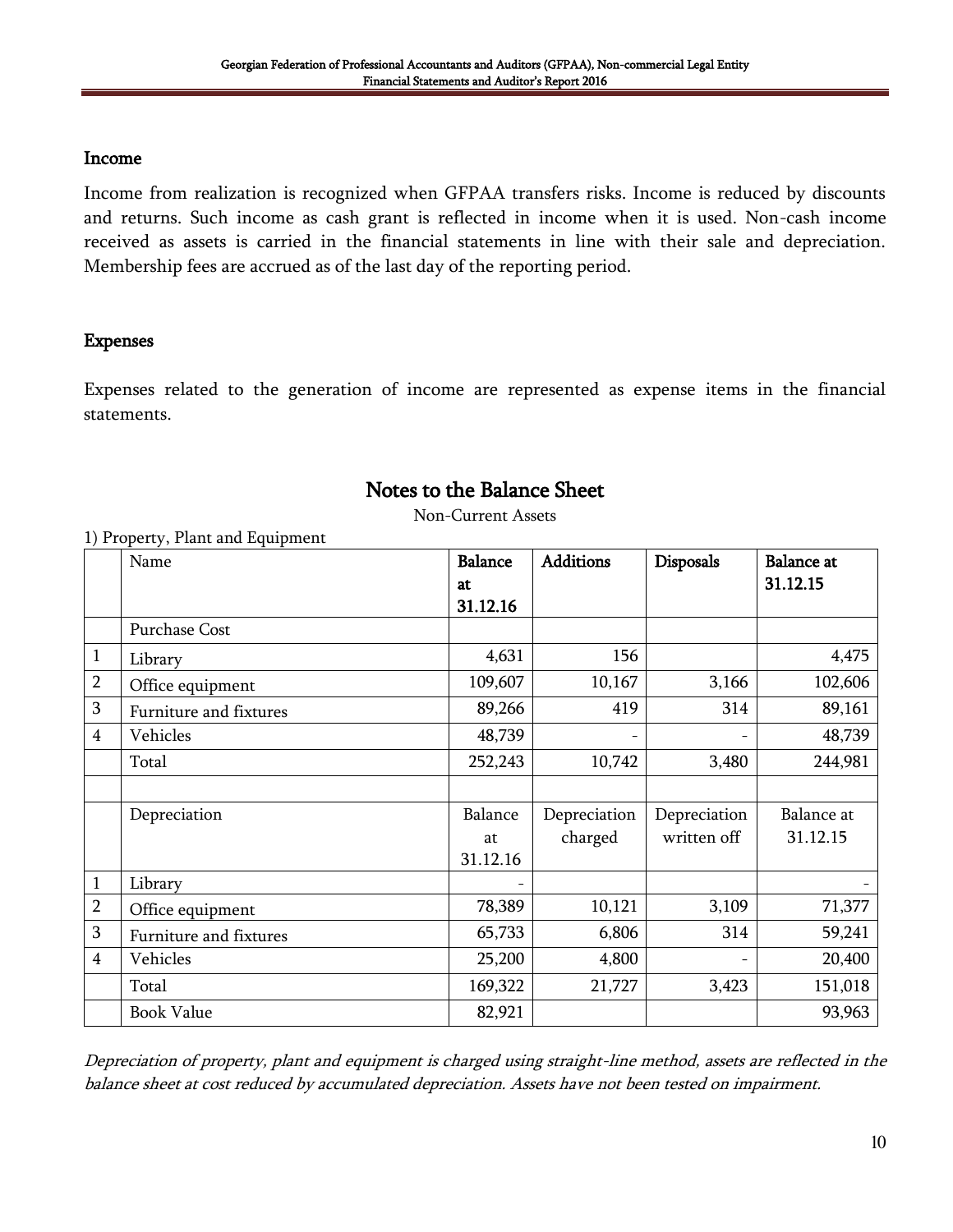|                | Item                           | Balance at | Additions    | Disposals    | Balance at |
|----------------|--------------------------------|------------|--------------|--------------|------------|
|                |                                | 31.12.16   |              |              | 31.12.15   |
|                | Purchase cost                  |            |              |              |            |
| $\mathbf{1}$   | Accounting software 'Oris'     | 3,254      |              |              | 3,254      |
| $\overline{2}$ | Accounting software 'Superfin' | 618        |              |              | 618        |
| 3              | Software ICS                   | 2,225      |              |              | 2,225      |
| 4              | License Strados Studio         | 5,467      |              |              | 5,467      |
|                | Total                          | 11,564     |              |              | 11,564     |
|                | Amortization                   | Balance at | Amortization | Amortization | Balance at |
|                |                                | 31.12.16   | charged      | written off  | 31.12.15   |
| $\mathbf{1}$   | Accounting software 'Oris'     | 2,077      | 168          |              | 1,909      |
| $\overline{2}$ | Accounting software 'Superfin' | 713        | 123          |              | 590        |
| 3              | Software ICS                   | 1,108      | 176          |              | 932        |
| $\overline{4}$ | License Strados Studio         | 1,094      | 547          |              | 547        |
|                | Total                          | 4,992      | 1,014        |              | 3,978      |
|                | <b>Book Value</b>              | 6,572      |              |              | 7,586      |

#### 2) Intangible Assets

Amortization of intangible assets is charged using straight-line method, assets are carried in the balance sheet at cost reduced by accumulated amortization.

#### Current Assets Note #3

Inventory consists of the following main groups:

| Item                   | Amount |  | Amount |  |
|------------------------|--------|--|--------|--|
|                        | 2016   |  | 2015   |  |
| Goods, audit standards | 843    |  | 1834   |  |
| Oris software          | 1724   |  | 2985   |  |
| Products, books        | 69180  |  | 97246  |  |
| Other inventory        | 450    |  | 2050   |  |
| Total Inventory        | 72197  |  | 104115 |  |

Books received as contribution and accounting software Oris make up the goods balance. Products balance includes – International Financial Reporting Standards, Quality Assurance and Audit Standards and ACCA textbooks, and other inventory consists of fuel balance.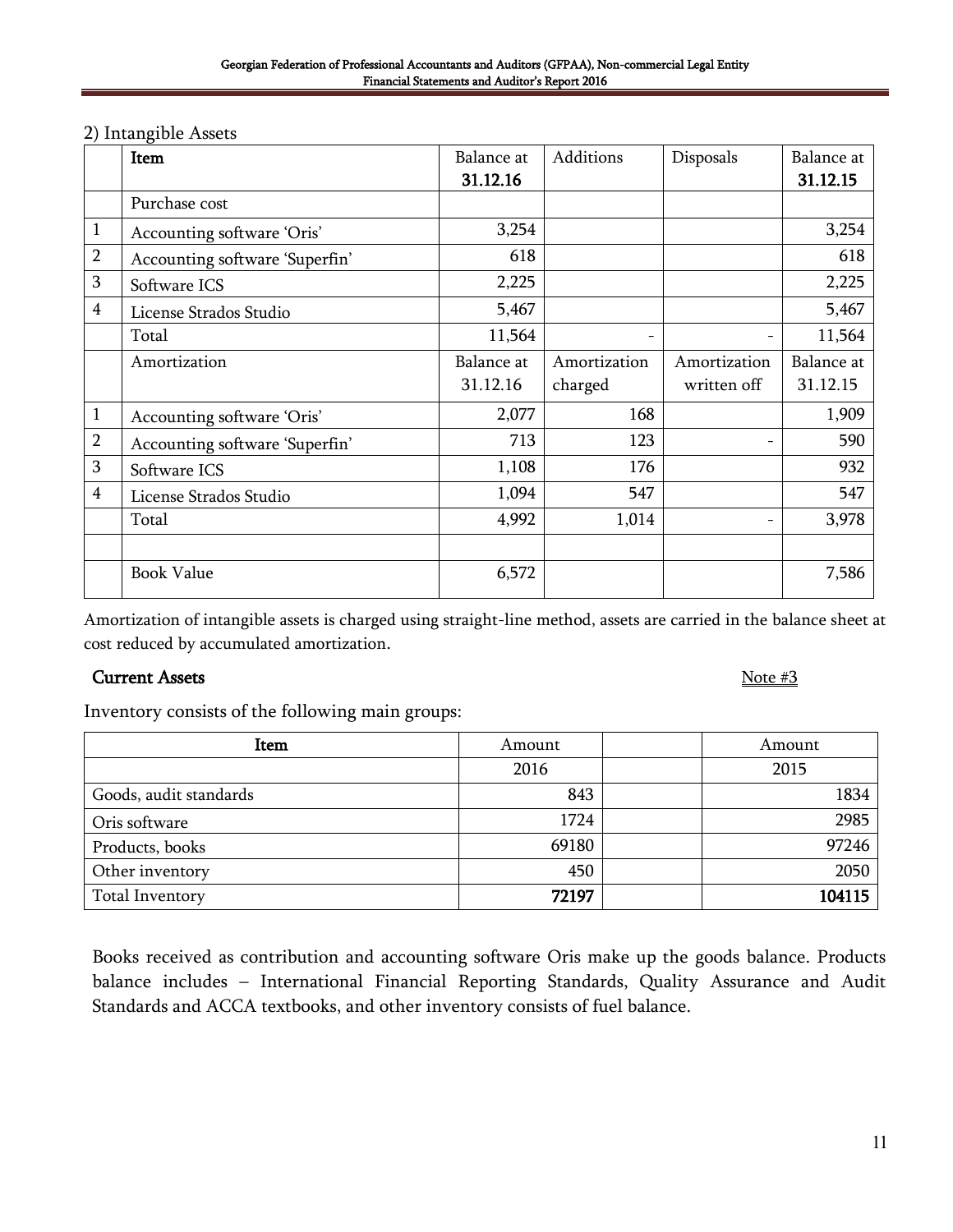Note #4

# Receivables and prepayments

Accounts receivables is broken down as follows:

| Item                                                | 2016     | 2015     |
|-----------------------------------------------------|----------|----------|
|                                                     |          |          |
| Receivables from supply and services                | 38304    | 34412    |
| Receivables from members                            | 348894   | 232965   |
| Adjustment of the doubtful receivables (membership) | $-69013$ | $-69546$ |
| Personnel receivables                               | 250      | 2072     |
| Issued loan                                         | $\Omega$ |          |
| Prepayments to suppliers                            | 7983     | 3817     |
| Prepaid expenses                                    |          |          |
| Prepaid taxes                                       | 4495     | 4521     |

Note. #5

#### Cash and cash equivalents

Cash and cash equivalents of GFPAA are deposited in Georgian banks in the domestic and foreign currencies located in Tbilisi and its banks. Their structure is as following:

| Item                            | 2016   | 2015   |
|---------------------------------|--------|--------|
| Cash at hand                    | 55     | 100    |
| Local currency in bank          | 635993 | 338650 |
| Foreign currency in bank        | 10949  | 407464 |
|                                 |        |        |
| Total cash and cash equivalents | 646997 | 746214 |

GFPAA uses the practice of converting cash to foreign currency in order to avoid expected loss due to local currency devaluation.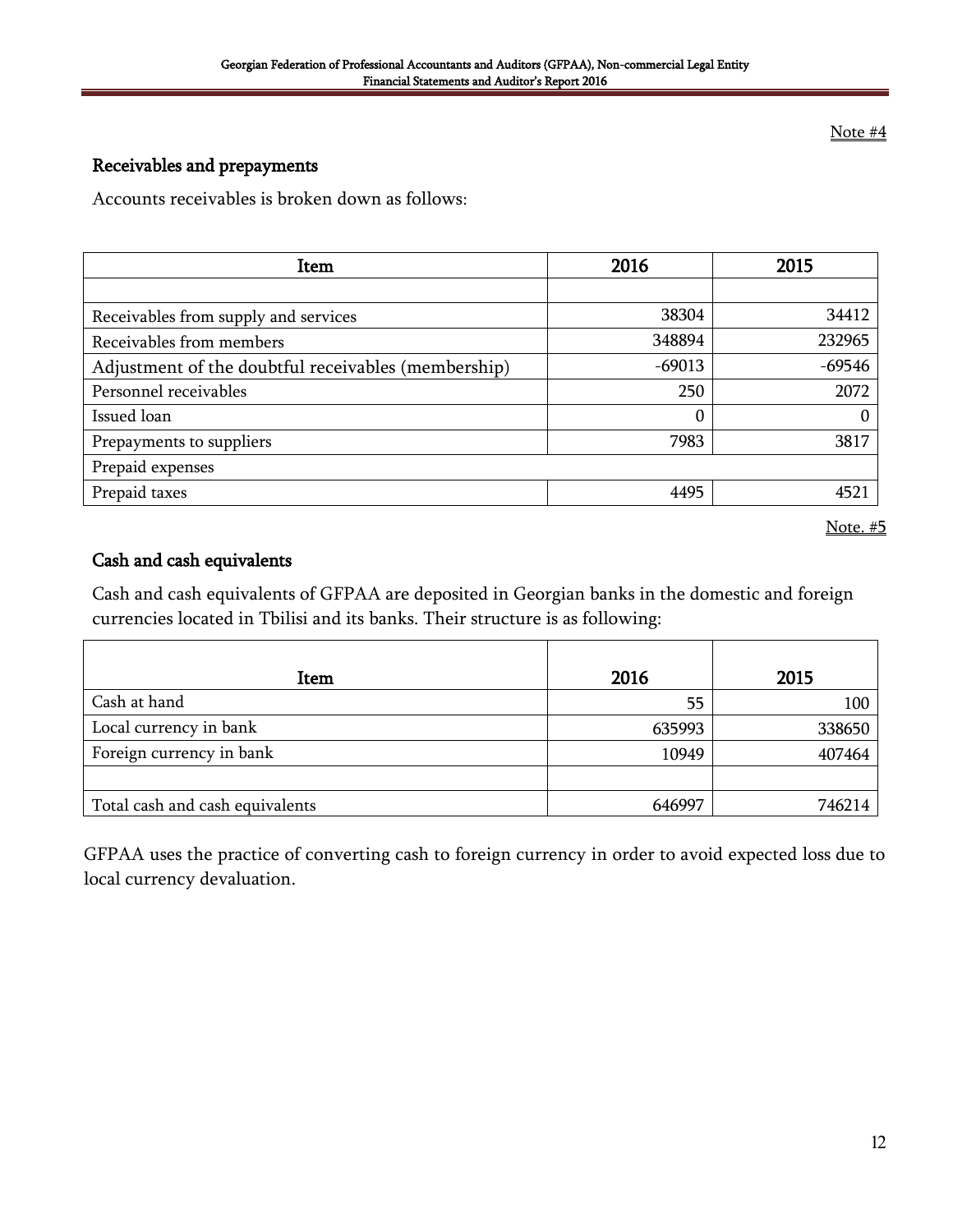#### Deferred Income

Deferred income includes the following future incomes:

Note #6

#### Deferred Income

| Item                                               | 2016 | 2015 |
|----------------------------------------------------|------|------|
|                                                    |      |      |
| Property, Plant and Equipment purchased with grant | 19   | 19   |
| Contributed books                                  | 615  | 615  |
| Contributed Property, Plant and Equipment          | 229  | 229  |
| ACCA textbooks (published using grant money)       |      |      |
| Other books published using grant                  | 2967 | 2967 |
| Total deferred income                              | 3830 | 3830 |

Property, Plant and Equipment purchased by grants will be recognized in future by the amount of depreciation charge, and contributed books and books published using grants – at cost of sold products.

#### Trade and other liabilities

Trade and other liabilities are broken down as follows:  $\frac{17}{100}$  Note #7

#### Trade and other liabilities

| Item                                           | 2016   | 2015   |
|------------------------------------------------|--------|--------|
|                                                |        |        |
| Liabilities for supplies and services received | 11267  | 15553  |
| Advances received                              | 98904  | 88074  |
| Outstanding salaries                           | 0      |        |
| Liabilities against personnel                  | 0      |        |
| Other liabilities                              | 1730   | 1173   |
| Total trade and other liabilities              | 111901 | 104800 |

#### Tax Liabilities

The tax liabilities include taxes to be paid at the end of the reporting period, which are not due by the balance sheet date. They are broken down as follows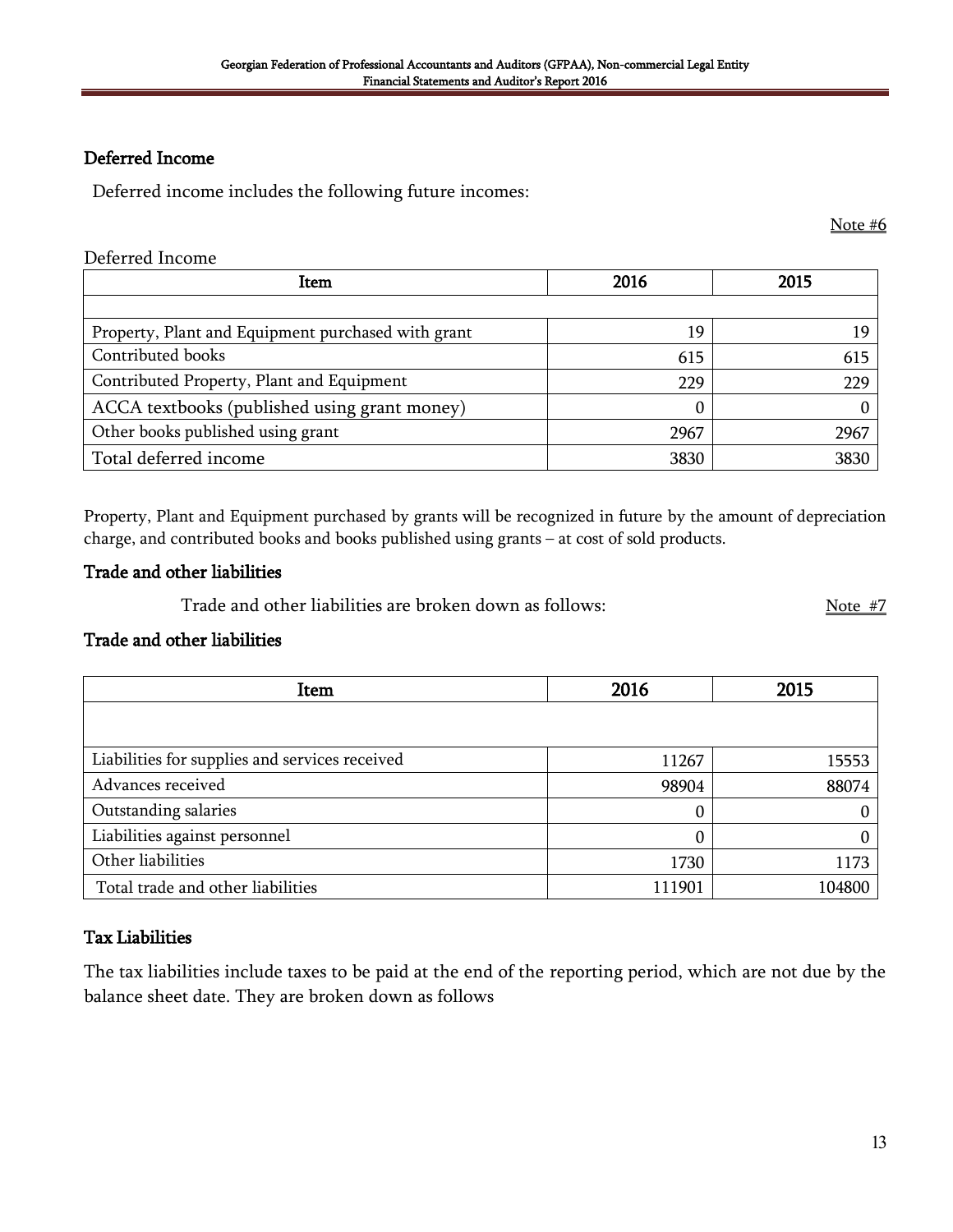#### Note #8

#### Tax liabilities

| Item                  | 2016 | 2015 |
|-----------------------|------|------|
|                       |      |      |
| Income tax payable    |      |      |
| Property tax payable  | υ    |      |
| Income tax payable    |      | 134  |
| VAT payable           | 1366 | 4283 |
| Social tax payable    |      |      |
| Total tax liabilities | 1366 | 4417 |

# 4. Annexes to Comprehensive Income Statement

#### Revenue

Revenue received through selling of goods, services and works is broken down as follows:

Note #9

#### Revenue

| Item                   | 2016   | 2015   |
|------------------------|--------|--------|
|                        |        |        |
| Realization            | 105445 | 74955  |
| Teaching process       | 303180 | 284270 |
| Other operating income | 127497 | 115839 |
|                        |        |        |
| Total Revenue:         | 536122 | 475064 |

Realization includes revenue from realization of goods as well as own produce. Teaching process revenue includes all revenues generated from all types of educational programs and examinations of GFPAA.

#### Other operating income

Other operating income includes income received from various sources. They are broken down as follows: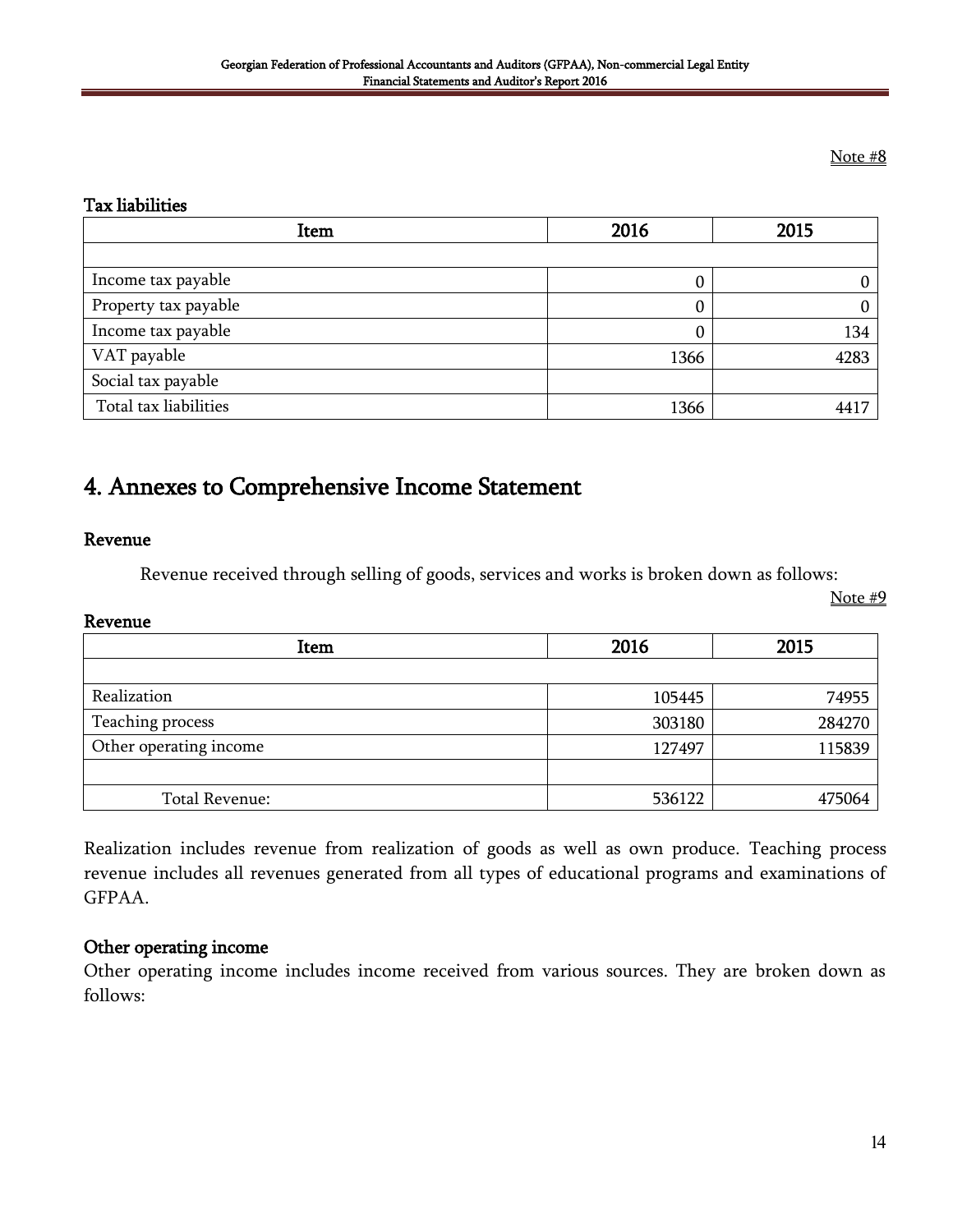#### Note 10

#### Other operating income

| <b>Name</b>                                                 | 2016   | 2015   |
|-------------------------------------------------------------|--------|--------|
| Membership fee of corporate members                         | 131080 | 109692 |
| Membership fee of real and associated members               | 108184 | 101550 |
| Membership                                                  | 3740   | 3345   |
| Dividend                                                    | 87983  | 134211 |
| Interest income                                             | 55984  | 38849  |
| Income from realization of books purchased by contributions |        |        |
| and grants                                                  | 0      | 156    |
| Depreciation of property, plant and equipment purchased     |        |        |
| by contributions and grants                                 | 0      |        |
| Non-claim income                                            | 1400   | 13762  |
| Contributions                                               | 0      | 0      |
| Exchange rate difference                                    | 1314   | 153077 |
| Other income                                                |        | 0      |
|                                                             |        |        |
| Total other operating income:                               | 389685 | 554642 |

Membership fees consists of accrued membership fees.

#### Other operating expenses

Other operating expenses includes expenses related to members and non-operating expenses.

#### Note 11

#### Other operating expenses

| 11983 |        |
|-------|--------|
|       |        |
|       | 11115  |
| 307   | 100205 |
| 57    | 237    |
| 1358  | 1715   |
| 1920  | 10296  |
| 1220  | 788    |
| 2272  | 2001   |
| 4348  | 50     |
| 4399  | 6711   |
| 57382 | 4224   |
|       |        |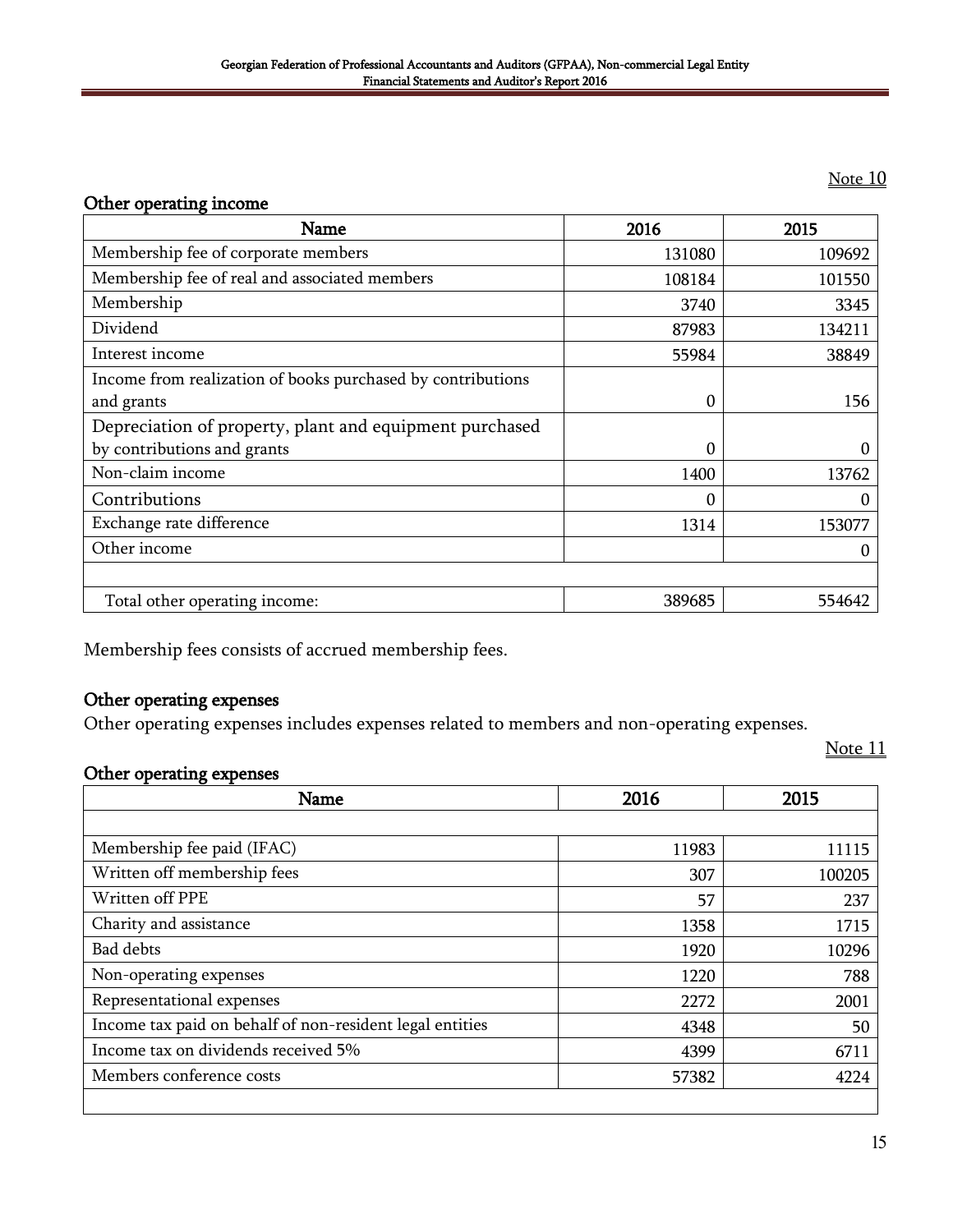| $\mathbf{m}$<br>$\text{\textdegree}$ otal<br>s Densec<br>വലപ<br>,,,,<br>м<br>$1 -$<br>$- -$<br>$\sim$ |  |  |
|-------------------------------------------------------------------------------------------------------|--|--|
|                                                                                                       |  |  |

#### Income taxes

According to the tax code GFPAA pays 15 percent income tax. According to annual results losses before tax amounted to GEL (24570), tax adjustment amounted to (242685) and tax losses amounted to (267255).

Tax adjustments were applied to incomes, which were not subject of taxation: membership fees GEL 243004; dividends GEL 87983; bank interest GEL 55984; transfer free of charge GEL (820) (in total GEL 386151).

Adjustments were made to those expenses also, which are not subject to exemption for tax reasons: dividend income tax GEL 4398; membership fee paid to IFAC GEL 11983; membership fee written off for members who quit GEL 307; salary of personnel hired in relation with GFPAA members GEL 28300; quality control related expenses GEL 1600; members conference expense GEL 57382; business trip expenses of board members GEL 4523; expenses incurred on non-economic activity GEL 11095; charity and assistance GEL 973; written of non-current assets GEL 57; teaching materials purchased from micro-business GEL 1452; representational expenses GEL 2272; VAT not deducted GEL 5250; non-resident income GEL 4348; bad debt GEL 1920; also difference between accounting and tax depreciation of PPE GEL 11238; non-current assets with purchase cost less than GEL (5932); translation cost of quality control materials published on the web-site GEL 2300; (total GEL 143466).

# 1. Annexes to the Cash Flow Statement

Note 12

| Item                                         | 2016   | 2015   |
|----------------------------------------------|--------|--------|
| Realization of literature                    | 99614  | 42840  |
| Cash received for teaching and certification | 124403 | 79184  |
| <b>ACCA</b> examinations                     | 260247 | 216535 |
| Payment of accounts payables                 | 11070  | 22021  |
| Installation of Oris software                | 112167 | 39315  |
| Advances received                            | 6021   | 110292 |
|                                              |        |        |
| Total cash received from customers           | 613522 | 510187 |

#### Cash received from customers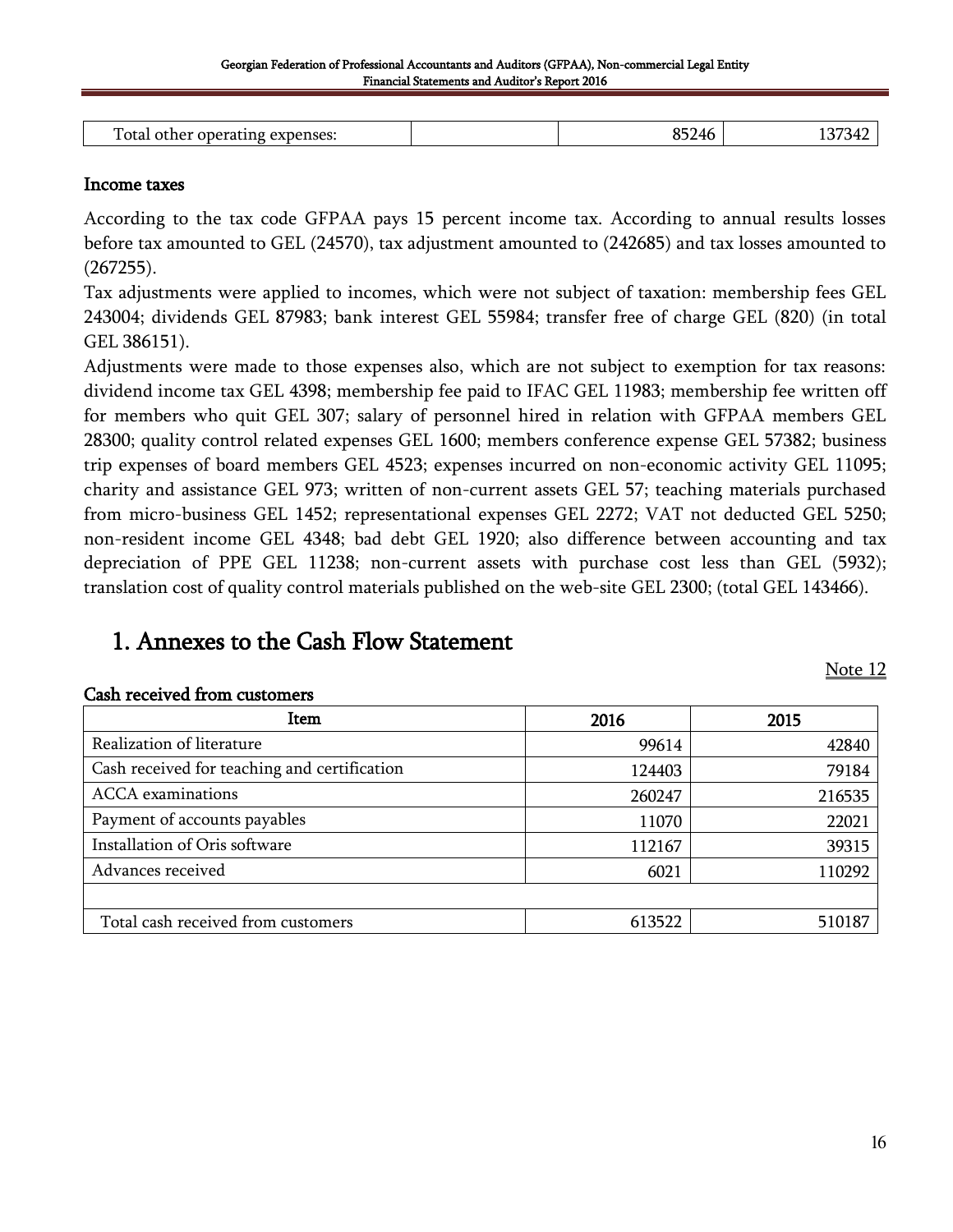## Note 13

# Membership fees paid

| ltem                | 2016  | 2015 |
|---------------------|-------|------|
| IFAC membership fee | 12087 |      |
|                     |       |      |

This is membership fee paid to international organizations (International Federation of Accountants).

Note 14

# Payment of administrative and other non-operating expenses

| Item                                           | 2016   | 2015             |
|------------------------------------------------|--------|------------------|
| Rent                                           | 98487  | 85676            |
| Public utilities                               | 11170  | 9103             |
| Translation of materials published on web-site | 11600  | 0                |
| "Code"                                         | 680    | 946              |
| Royalty                                        | 10165  | 565              |
| <b>Business trip</b>                           | 5090   | 3137             |
| Advertisement                                  | 4152   | 3944             |
| Copying costs                                  | 132    | 621              |
| Computer expenses                              | 1250   | 502              |
| Tax and other literature                       | 696    | 670              |
| Bank charges                                   | 1394   | 1190             |
| Charity                                        | 1368   | 1715             |
| Conference costs                               | 57173  | 5384             |
| Vehicle maintenance costs                      | 4751   | 2044             |
| Audit services                                 | 3956   | 2500             |
| Audit seminar                                  | 45326  | $\boldsymbol{0}$ |
| Enhancement of qualification of personnel      | 560    | 701              |
| Repair works                                   | 2055   | 0                |
| Other non-operating expenses                   | 512    | 30               |
|                                                |        |                  |
| Total                                          | 260517 | 118728           |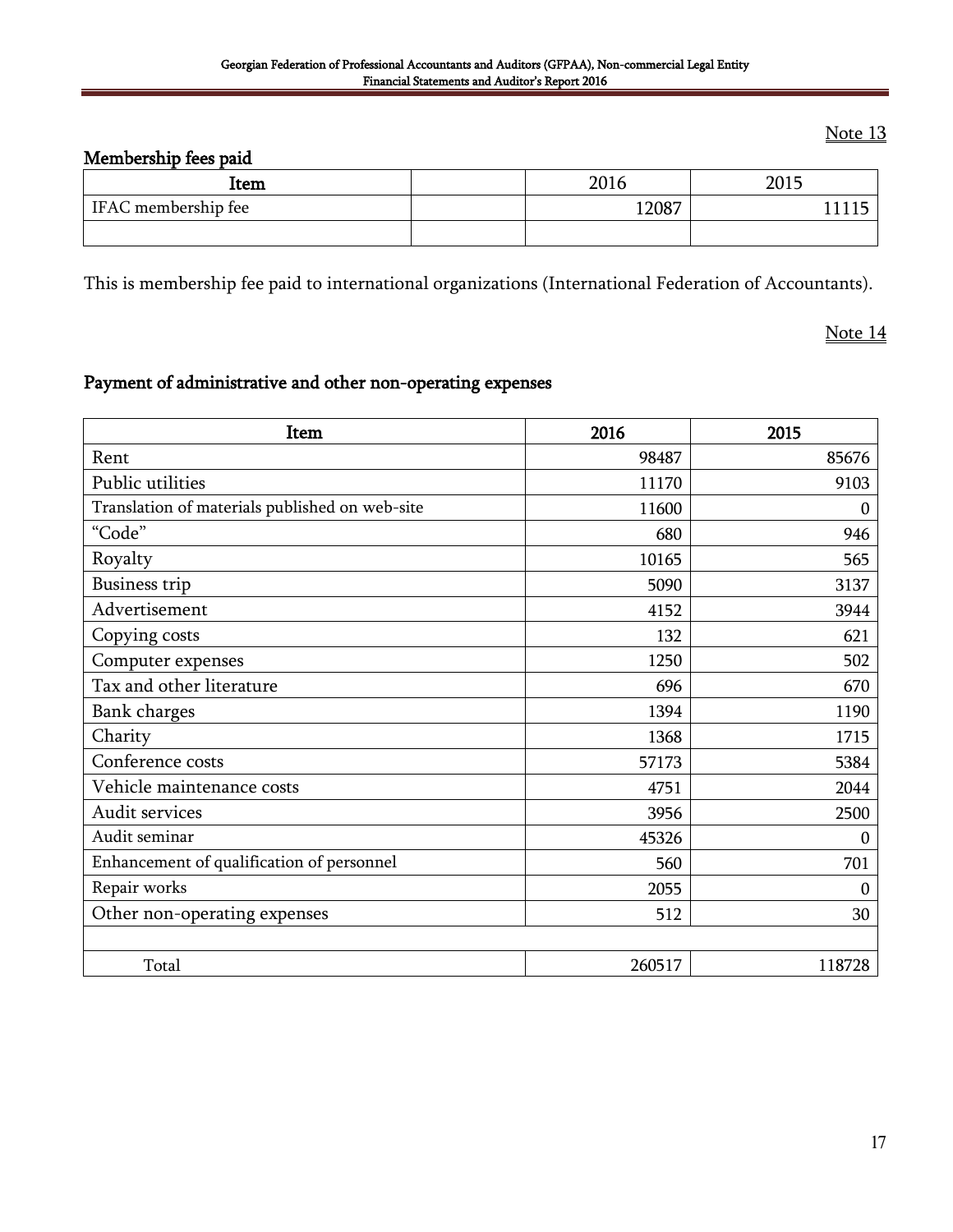# Note 15

#### Taxes paid

| Item         | 2016   | 2015   |
|--------------|--------|--------|
| Profit tax   | 3712   | 17     |
| Property tax | 980    | 1000   |
| VAT due      | 57205  | 49016  |
| Income tax   | 101870 | 107446 |
| Total taxes: | 163767 | 157479 |
|              |        |        |

# Statement of Financial Position

as of December 31, 2016

Name of company: Georgian Federation of Professional Accountants and Auditors Organizational-legal form: Non-commercial legal entity (union) Legal address: 61 Tsereteli Str., Tbilisi Field (type of activity): Service Unit of measurement: GEL

Executive Director: Lavrenti Tchumburidze

Chief Accountant: Ketevan Abesalasvili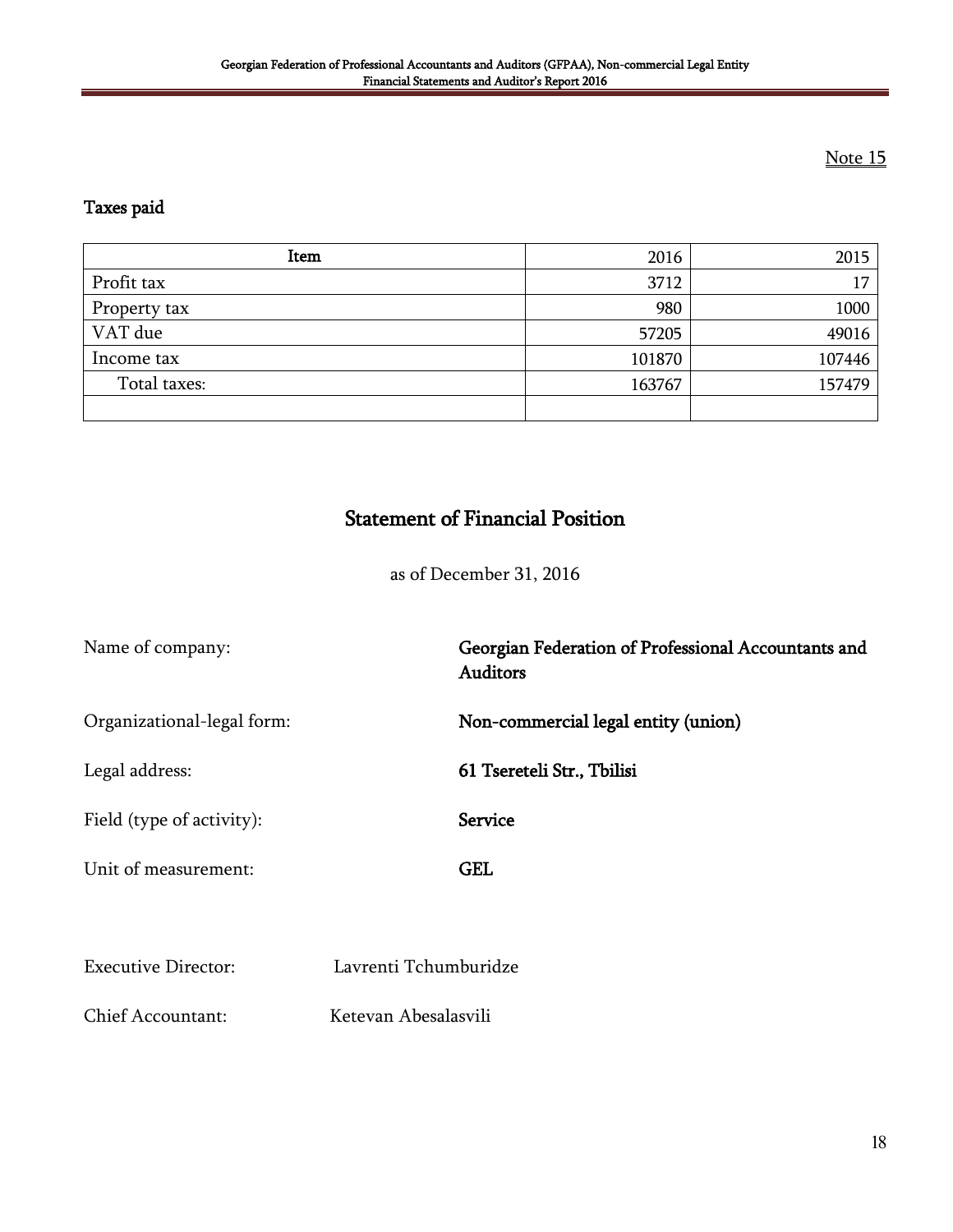# Progress Report 2016 for the Georgian Federation of Professional Accountants and Auditors (GFPAA)

#### Brief Organizational Overview

GFPAA is a membership based professional body (non-commercial legal entity) that carries out its activities through head office (in Tbilisi) and 7 regional and district branches. General meeting of members is the highest management authority, GFPAA board defines policy and strategic action plan and executive management is responsible for management and implementation of the policy and the plan. As of December 31, 2016 GFPAA membership consisted of the following: 6,770 physical entities, accountants and auditors (including 421 real members and 6,350 associated members); 98 audit companies (corporate members). GFPAA has been a member of International Federation of Accountants (IFAC) since 2000.

Mission of the GFPAA, as defined by its charter, is support to business development though improvement of investment environment, which envisages the following:

• Creation of favorable environment for establishment of international best practice of accounting and audit in Georgia's private sector;

• Achievement of high professional level of accountants employed in audit and business for provision of quality service to society;

# Stemming from the mission, main directions of the GFPAA activities are the following:

A. Establishment of international best practice in accounting and audit fields and active participation in reforms, lobbying for legislation regulating the profession. Translation and publishing of internationally accepted literature for professional certification and international standards of accounting and audit;

B. Provision of consulting services for members of the organization, professional certification, enhancement of qualification and service quality and protection of members' interests;

C. Conduct economic activities related to the profession in order to maintain financial independence.

Since its establishment the GFPAA has been actively cooperating with international organizations related to accounting and audit fields, with the Government of Georgia and non-governmental organizations as well as academic sector and has signed respective memorandums.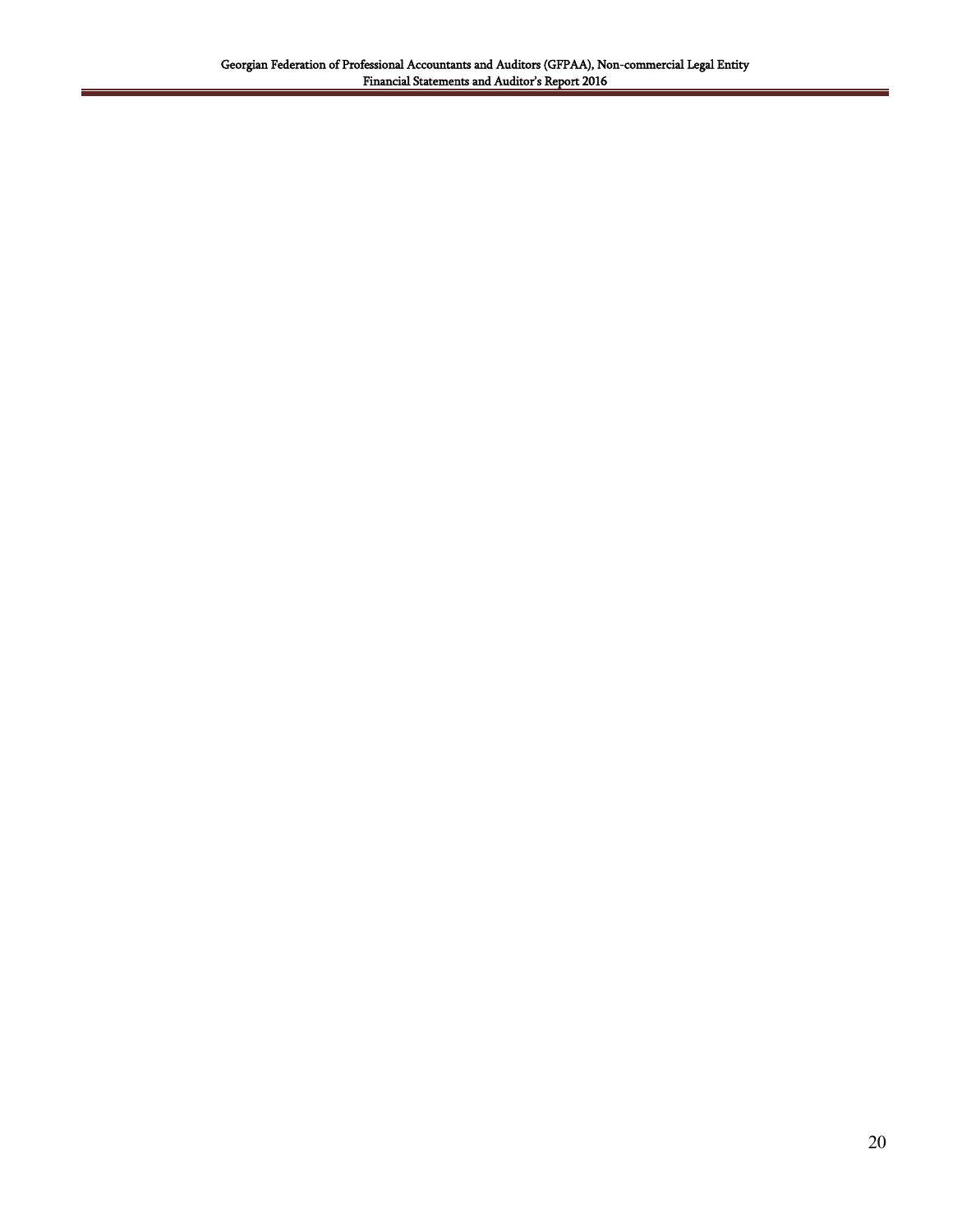#### Main partners of the GFPAA are the following organizations:

- International Federation of Accountants (IFAC)
- Association of Chartered and Certified Accountants [\(ACCA](http://www.accatraining.ge/site/9-%E1%83%A2%E1%83%9D%E1%83%9E-%E1%83%9B%E1%83%94%E1%83%9C%E1%83%98%E1%83%A3/23-acca.html) )

**BPP Learning Media** publishing enterprise

- International Financial Accounting Standards Board
- USAID
- Financial Accounting Reform Center of the World Bank
- State Audit Office
- LEPL State Audit Institute
- Ivane Javakhishvili Tbilisi State University
- Institute of Professional Accountants
- International Black Sea University
- Sokhumi State University
- Akhaltsikhe State Teaching University, etc.

GFPAA conducts its activities on the basis of internal policy, systems and management procedures prepared and approved by the Board, Executive Director and respective Committees, which ensures:

a) Meeting demand with regard to professional certification and continuous education;

b) Meeting requirements of the IESBA Code of Ethics and quality control system by members of professional bodies;

c) Efficient management of economic activities.

#### Summary of the performance before the reporting period (1996-2015)

#### The following was accomplished with GFPAA initiative and its direct involvement:

- International Accounting standards and International Standards of Audit were adopted as Georgia's national standards;
- Georgian laws were adopted: Law on Regulation of accounting and reporting (1999), and Law on Audit of Accounting and Financial Reporting (2012)
- Professional self-regulation principles were established;
- Professional Accountants' Institute and monthly scientific-practical magazine for accountants were established;
- Continuous teaching system for training of specialists and professional certification was established;
- ACCA program was adopted to Georgian reality, which was promoted and acknowledged by ACCA. It has been leading the ACCA program since 2003;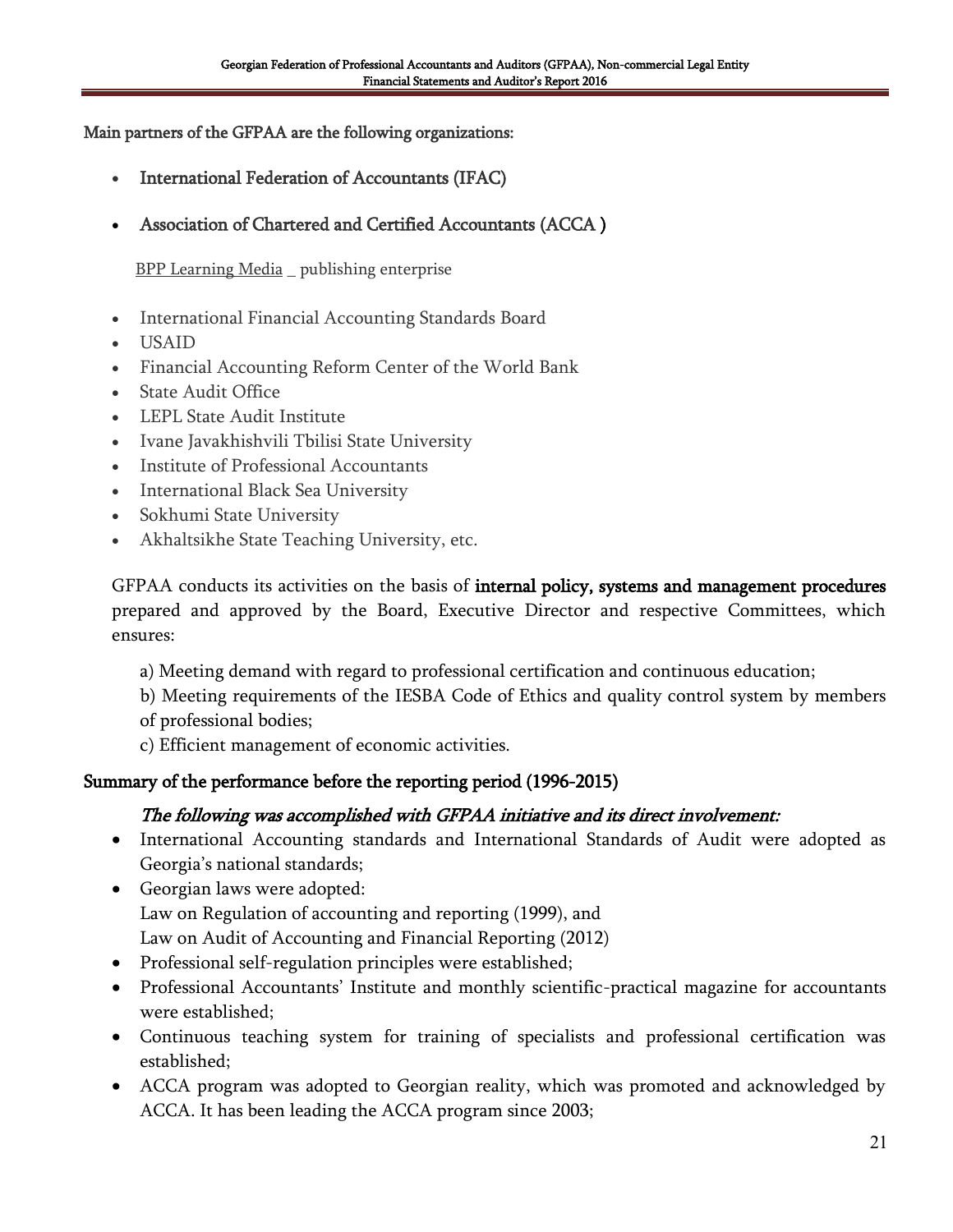- Normative base for service quality control checking was developed and implemented;
- International standards financial reporting and audit were translated and published. Materials required for their application are being prepared and published;
- GFPAA, since it was established, lobbies legislative base regulating the profession;
- 12 international conferences were conducted on regulation of the profession, professional certification, and quality control issues.

## Performance in the Reporting Period (2016)

#### 1. General meeting of members

General meeting (21st) of GFPAA was held on May 21, 2016 at Courtyard Marriott. 157 delegates out of 211 invited delegates attended the meeting (quorum  $-106$  delegates).

Mr. Zurab Lalazashvili, Chairman of the GFPAA Board presented report on the performance of GFPAA. The meeting evaluated GFPAA performance during the reporting period through voting. The results of the voting: positive evaluation  $-157$  delegates, negative  $-0$ ; abstained  $-0$ .

The revision commission presented report on the results of GFPAA revision. The commission provided positive evaluation to the GFPAA performance till May 20, 2016 period.

Invited auditor presented results of the audit of GFPAA financial statements 2015. After the presentation of the reports the meeting voted and gave positive assessment to GFPAA performance during the reporting period: positive evaluation  $-156$  delegates, negative  $-0$ ; abstained  $-1$ .

After hearing and approving the reports the following persons were awarded honor credentials for special contribution to the GFPAA activities during its 20 years of operation:

- 1. Babale Alaverdashvili for contribution in translation of international accounting and audit standards into Georgian and in their application;
- 2. Marina Revazishvili for contribution in promoting adapted ACCA program;
- 3. Mariam Tsiklashvili for contributing to training of cadres in International Accounting Standards in Georgia;
- 4. Marina Mchedlishvili for contributing to training of cadres in International Accounting Standards in Georgia;
- 5. **Ekaterine Tsamalashvili** for contributing to training of cadres in International Accounting Standards in Georgia.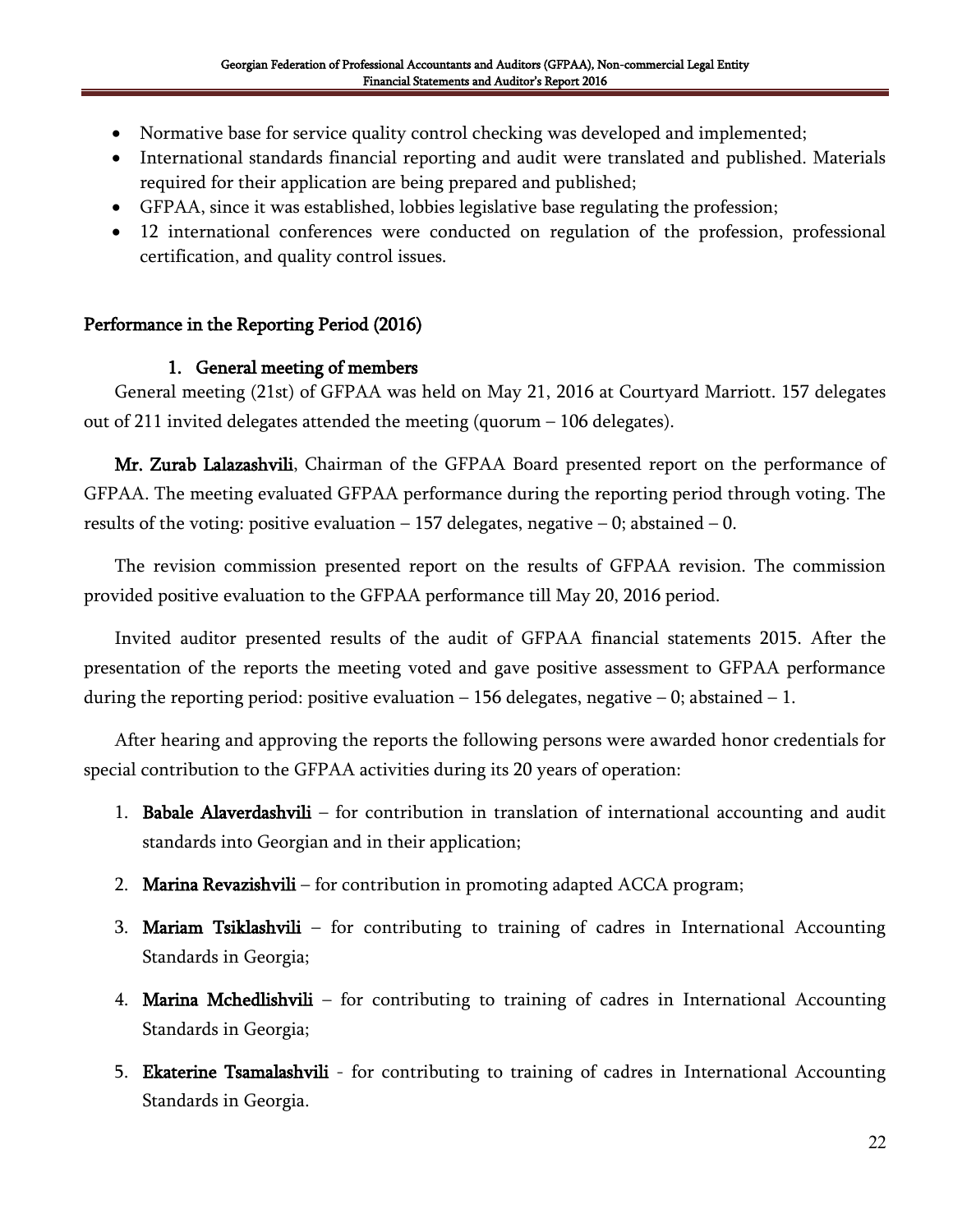# 2. Review of the Board Activities

The activities carried out by the board can be broken down in two parts:

# 1. Fulfilment of obligations under the Action Plan 2015-2016 agreed with IFAC

In line with the IFAC requirements to its members GFPAA prepares 2 years' action plan consisting of 7 sections, covering all aspects of GFPAA activities. GFPAA committees are in charge of implementation of main projects defined by the action plan. Their activities during the reporting period will be reviewed below. IFAC conducts supervision of implementation of the action plan and its periodic evaluation. The IFAC positively evaluated GFPAA"s performance in 2016 with one exception – there were certain remarks related to disciplinary scrutiny. The board considered the remarks and respective committee was requested to operate in line with new rules.

# 2. Support to establishment of international accounting and audit practice in the country stemming from the GFPAA mission

Joint efforts by professional organizations, state bodies and international donor organizations is necessary in order to ensure compliance of legislation regulating accounting and audit to the requirements of Euro Directives, which is envisaged by *the Association Agreement between the EU* and European Atomic Energy Community and Their Member States. With this regard, the following shall be noted in the first half of the reporting year:

a. Cooperation of the board with the Strengthening Auditing and Reporting in the Countries of the Eastern Partnership (STAREP) under the World Bank Center for Financial Reporting (CFRR). The program envisages support to financial reporting reform, improvement of legislative base and establishment of international best practice in the areas of financial reporting and audit in partner countries (Armenia, Azerbaijan, Belorussia, Georgia, Moldova and Ukraine).

Our organization was actively involved in the project in the first half of the reporting period and we participated in different conferences (see below) where we had opportunity to get familiar with the international best practice in the field of regulation of professional regulations.

b. Cooperation with interagency working group of the Ministry of Finance in preparation of draft law on Accounting, Financial Reporting and Audit.

Since August 2016 GFPAA actively cooperates with Accounting, Financial Reporting and Audit Supervision Service of the Ministry of Finance. 2 persons proposed by the GFPAA work on the board of the service: Mr. Ruslan Khoroshvili and Mr. Ivane Jelia (with voting right).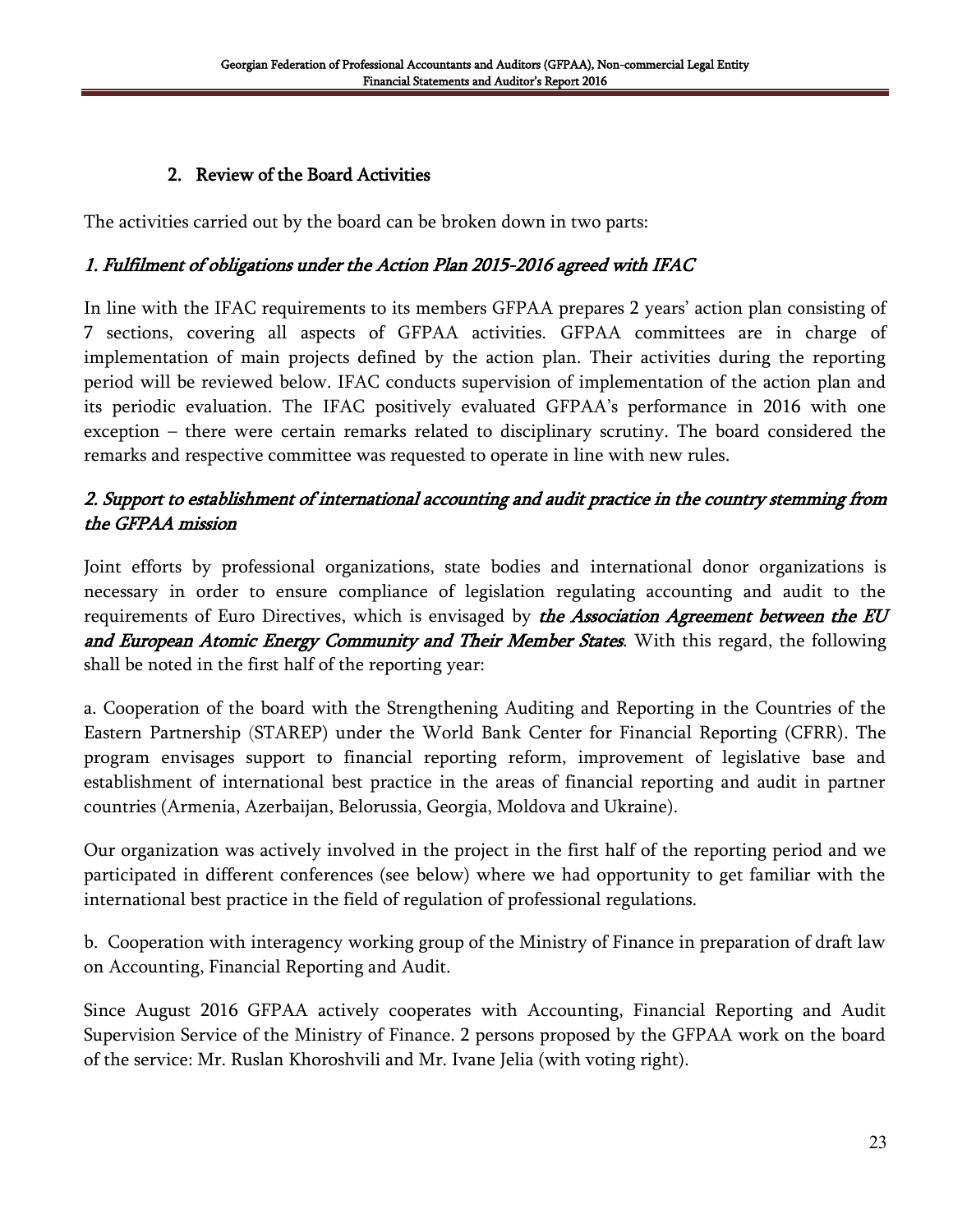7 board meetings were held during the reporting period according to the meeting minutes (at least four meetings should be held according to the charter). Main part of the board decrees adopted at the board meetings are fulfilled and fulfilment of certain issues are postponed till next year.

# 3. Overview of the Activities of Committees

## Education and Certification Committee

Retraining of accountants, professional certification and support to continuous education are main areas of GFPAA activities. With this regard GFPAA support to development of the profession by training highly qualified professional, who meet international criteria for professionals and ethical norms.

1025 candidates for professional certification were registered at the GFPAA in 2016, out of which 981 candidates were registered in Georgian language program and 44 in English language program. As of 30 December 2016, 7526 candidates are registered in the certification process. 1385 candidates took exams during the reporting period and 1157 of them achieved positive result, 228 candidates received negative results. Based on the results:

Stage I – 235 candidates received certificates;

Stage II – 34 candidates received certificates;

Stage III – 16 candidates received certificate and status of professional accountant, who became real members of GFPAA.

By the end of 2016 the professional certification programs was completed by 172 persons in total, out of which 129 persons completed Georgian language ACCA program and 43 completed English language ACCA program.

The education committee acknowledged 27 "professional Accountants" who are members of other country's' professional organizations, including 10 during the reporting period.

According to the updated memorandum of cooperation between GFPAA and ACCA, ACCA extended accreditation of Georgian language program till the end of 2018 and conditions were improved.

During 2016 ACCA and GFPAA implemented a project, which envisaged enrollment of GFPAA"s Stages I, II and III students to ACCA, provision of passes for courses with consideration of the courses passed under the Georgian language program and exemption from 2016 annual fee. All this was proposed to the students free of charge. Under this project 62 students were enrolled in ACCA, who received passes in minimum 3 and maximum 9 courses.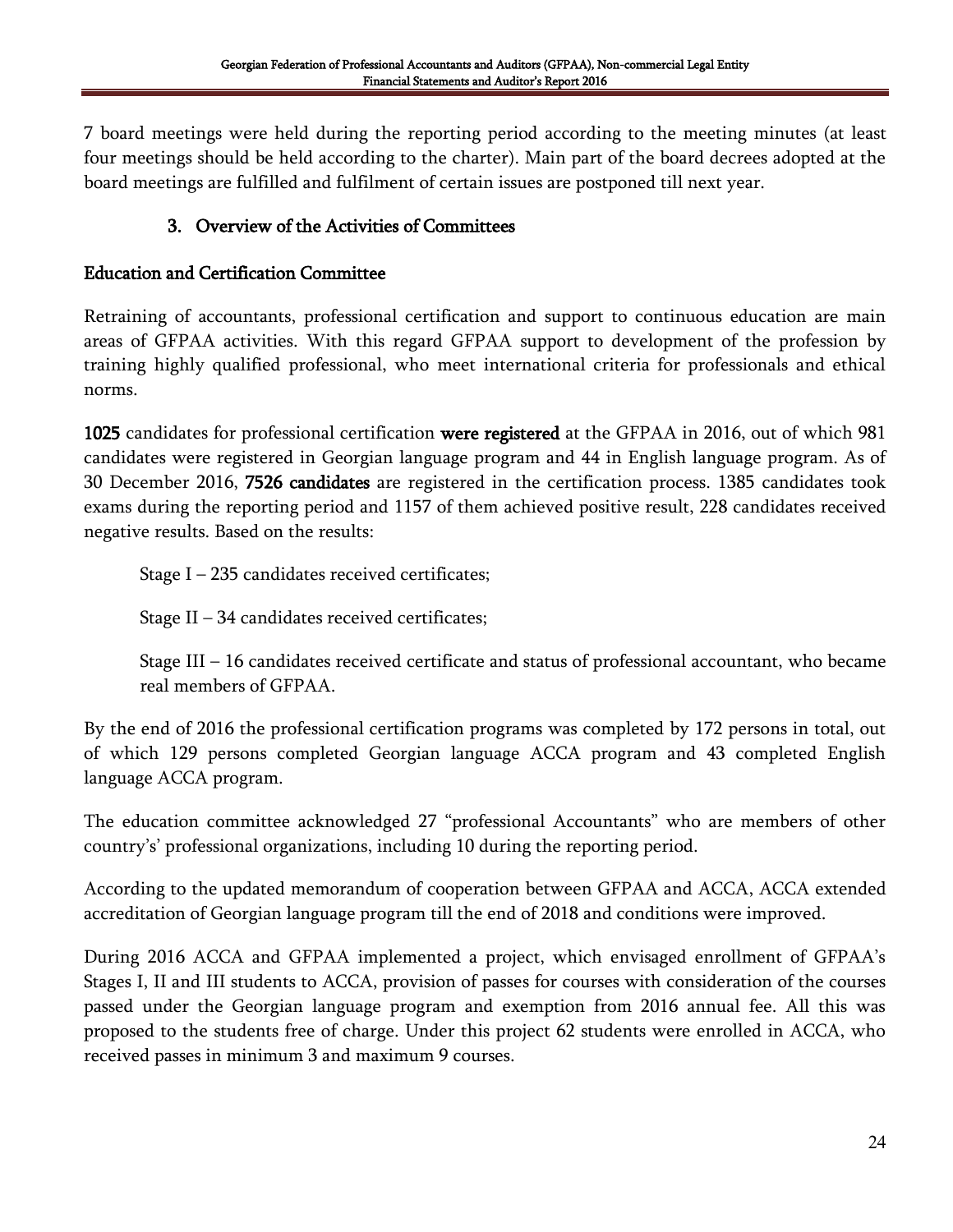Traditionally GFPAA was also implementing chief accountant certification program during the reporting period. 98 candidates participated in the program. 71 candidates passed the exams successfully and received qualification of chief accountant.

324 real members participated in continuous education seminars, 95 members received passes.

#### Committee on Standards and Practice

One of the important directions of GFPAA"s activities is translation of international accounting and audit standards and their application guidelines. Due to complexity and volume of work this process requires maximum mobilization of GFPAA"s intellectual and financial resources. With consideration of the above factors, it is noteworthy that the following was accomplished in 2016:

a. Translation and publishing of Code of Ethics of professional accountants (2015 edition);

b. Translation of International Audit Standards (2015 edition);

c. Education standards of International Federation of Accountants (2016 edition).

The Committee was involved in preparation of syllabus for seminar and conducting lectures in line with GFPAA"s continuous teaching program.

#### Membership Committee

The Committee reviews documents submitted by candidates to membership and makes decisions regarding awarding membership, carries out administrative actions related to suspending and cancellation of memberships. It is also in charge of membership fee payment process.

Although collection of membership fees was improved in the reporting period compared to the last years, situation with this regard is not perfect and main reason for cancellation of membership of associated members is non-payment of the fees.

Information on the number of members in 2016:

864 memberships were cancelled, including 857 associated memberships and 7 real memberships; 730 new associated members were registered; 16 professional accountants became real members.

As of December 2016, members of GFPAA were as follows:

6771 physical entities, including 421 (387 professionals, 34 Certified Chief Accountants) real members and 6350 associated members;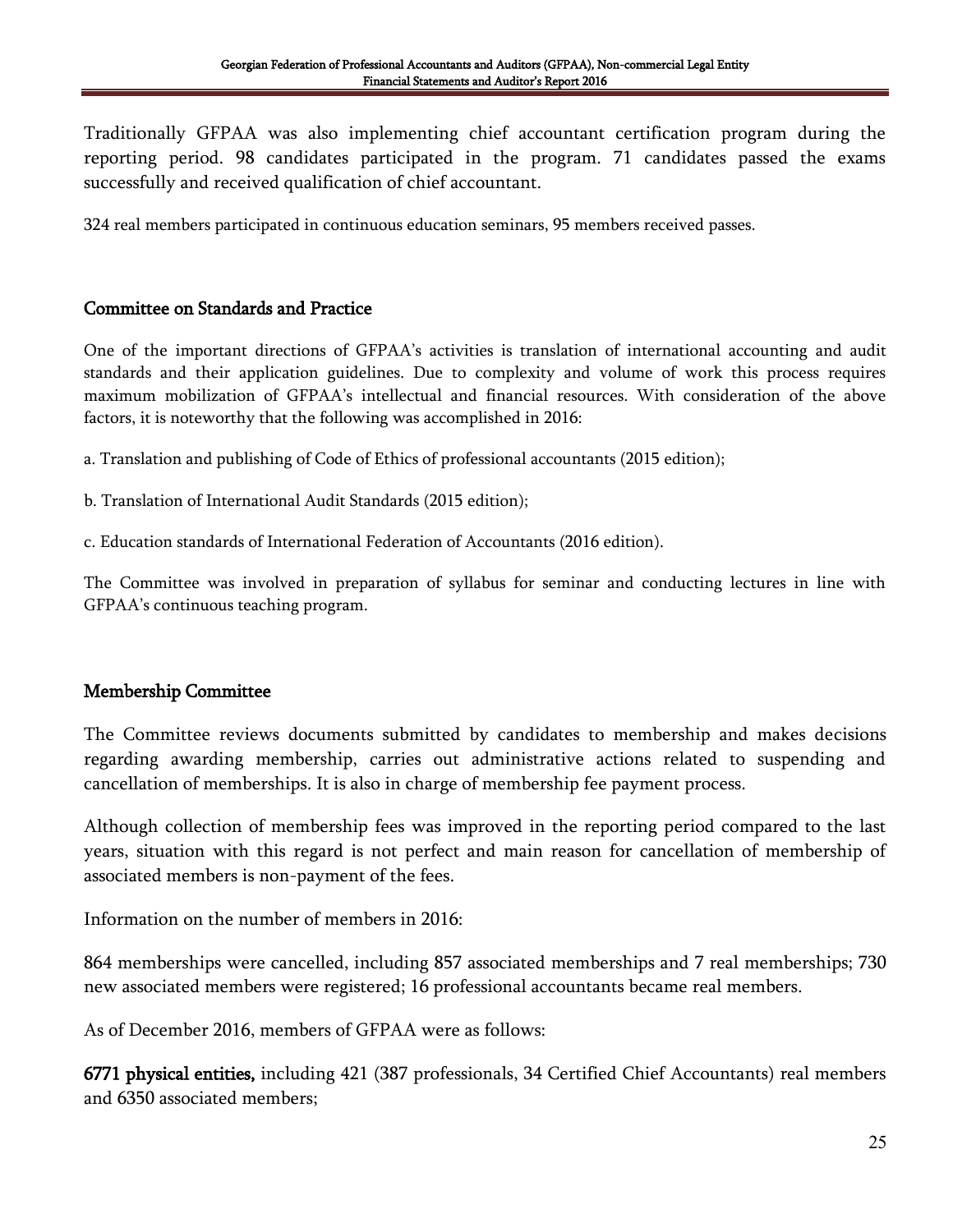Information on the number of corporate members:

Memberships cancelled - 0; 20 new audit companies and 5 individual auditors became members;

As of December 2016, 98 audit companies and 33 individual auditors were corporate members of GFPAA.

#### Audit Activity Regulation Committee

Before 2016 the committee finalized documents necessary for checking quality control system: charter for reviewer of quality control system; the Committee conducted certification of quality control systems' reviewers and has been monitoring quality control system of corporate members since 2015. According to the action plan main objective of the Committee for the reporting year was to conduct monitoring of quality control systems at GFPAA member organizations. The process was halted because a law of Georgia on Accounting and Audit of Financial Statements, according to which a government body is responsible for quality control review, was prepared and presented to parliament (which was subsequently adopted) by the Government in the reporting year. The Committee mainly switched to support improvement of members' quality control systems through consultations and seminars. GFPAA conducts quality control system monitoring only of those member companies who express willingness.

The following was accomplished by the committee during 2016: a. an audit program was selected, which was translated into Georgian language and became accessible to the audit companies; b. 40-hour practical seminar was conducted together with foreign (Estonia) experts on methodology for quality control system; c. meetings (roundtable) were held on the topic – "Preparation work for monitoring service quality control system".

# Tax Committee

In accordance with the charter of the Tax Committee its function is: to provide consulting services to GFPAA members on accounting and audit issues; to review draft responses to written inquiries received by GFPAA, to prepare final response before publishing in the magazine (or before sending it to the author of the inquiry); participation in discussions related to tax code with executive and legislative bodies in the name of GFPAA. The Committee was successfully fulfilling its functions during previous years and during the reporting period as well.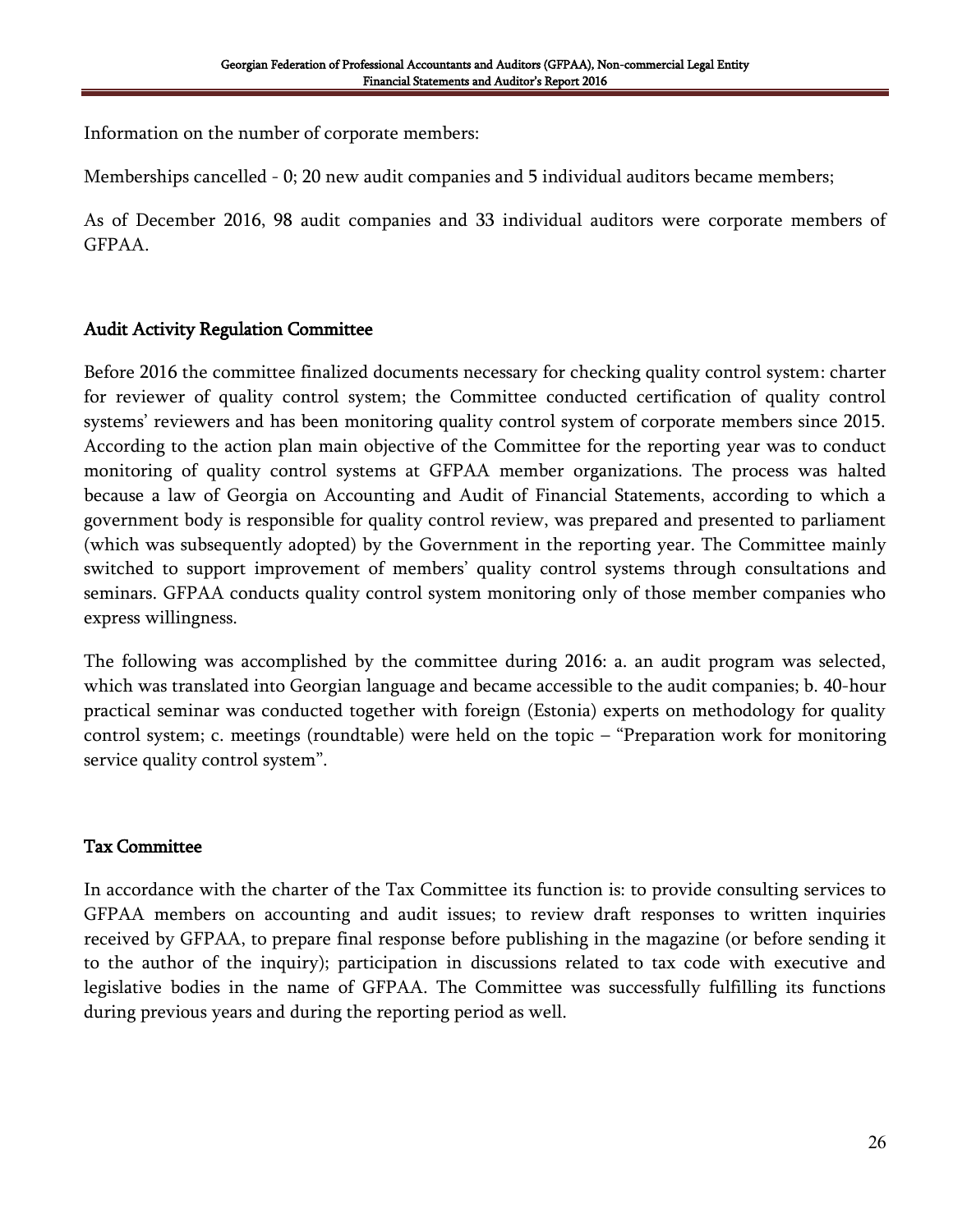# Ethics and Disciplinary Committee

On the basis of new law of Georgia on Accounting, Reporting and Audit (08. 06.2016) and respective regulations issued by IFAC, the Committee updated during the reporting period "Regulations for Identification of Violation of Requirements of the IESBA Code and Quality Control System by GFPAA members and Charging Disciplinary Responsibility". The adopted rule defines the following: a) approaches for identification of professional accountants' code of ethics and quality control system requirements; b) regulations for severity of disciplinary actions and for applying them.

# 4. Overview of the Executive Body"s Activities

Activities of the executive body is regulated by internal normative documents, specifically, Managerial Procedures are written and approved; work of employees is regulated by a decree approved by Executive Director on "Functions of GFPAA Employees". The document describes rights and obligations of each employee, obligations of members of the organization"s administration are clearly formulated and delaminated, which enables to maintain respective level of responsibility at each unit. Fulfilment of obligations by the employees is regulated by Office Manager and Executive Director. Structure and design of the GFPAA"s web-site was updated during the reporting period and the old problem of creation of English language web-site is solved. The translation software ensures automatic translation of information uploaded to the site in Russian and English languages.

# 5. Economic and Financial Activities

Economic and financial activities during the reporting period by items and by absolute amounts is presented in the approved Budget 2016, which is published and accessible at the web-site: baf.ge – "Activity Report".

Financial Statements 2016, along with independent auditor's report will be published on the web-site: baf.ge – "Activity Report". before May 1, 2017. Last five years financial statements are accessible on the web-site as well.

Stemming from the above we will not review in detail economic and financial activities in this progress report. In short, GFPAA is in satisfactory financial conditions. Value of net assets and high liquidity level represent guarantee of GFPAA"s financial sustainability.

# 6. International Conferences

GFPAA"s achievements and international recognition largely depends on sharing and practical application of experience received at scientific-practical conferences. GFPAA"s representatives participate in international conferences on development of the profession each year. Besides, 12 international conferences were held in Georgia by GFPAA"s initiative and organization.

On May 20-21, 2016 – GFPAA hosted international conference on the topic: "20 Years of Professional Development – EU Integration and Challenges of the Profession". Main objective of the conference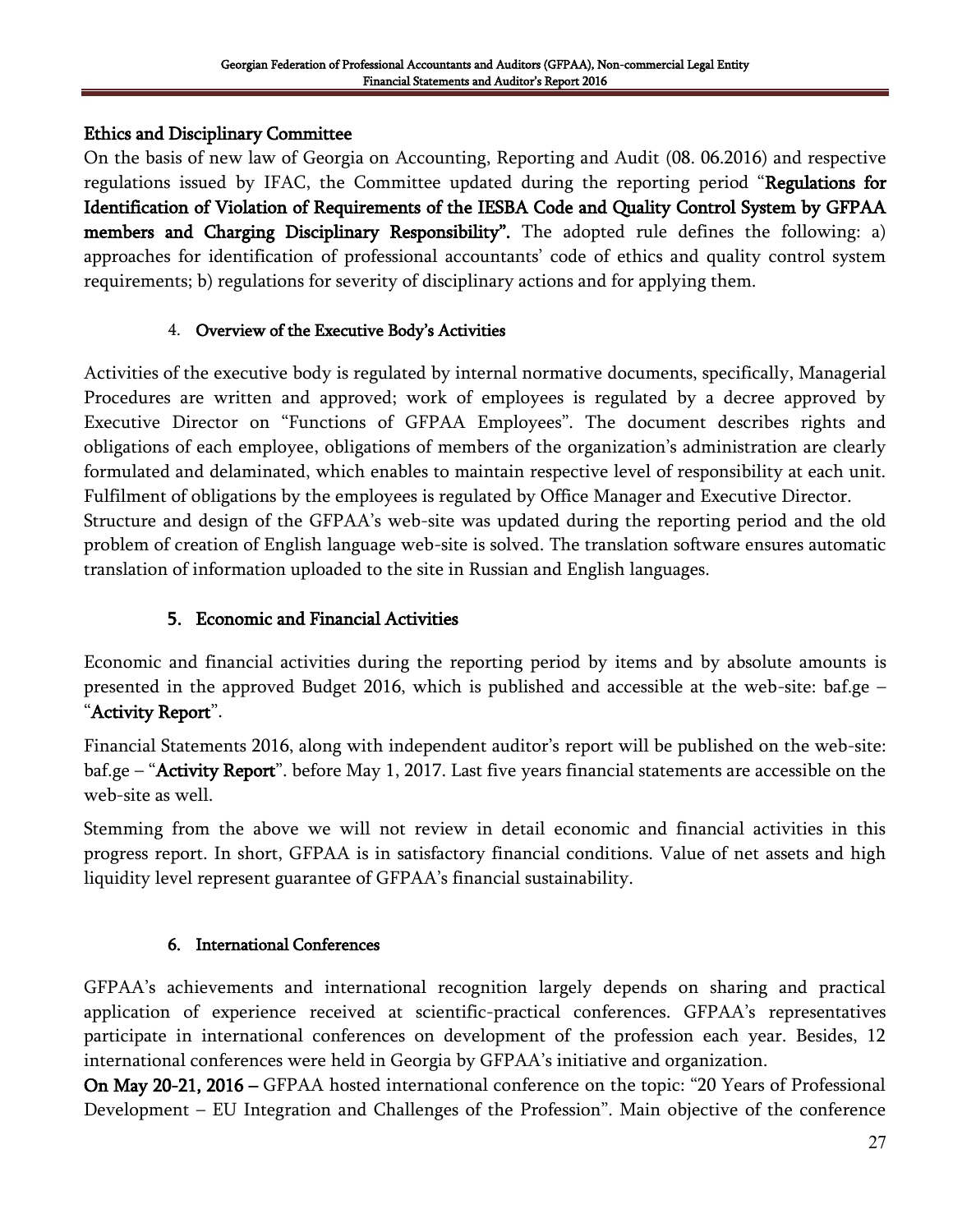was to enable representatives of state bodies (Parliament, Executive Government) and the field of accounting and audit to become familiar with international practice, which would help Georgia in development of comprehensive regulations for the profession in line with the EU directives. The conference participants were enabled to actively discus main clauses of the draft law on "Accounting and Financial Reporting Audit".

The conference participants were as follows: **Anthony Harbinson** - Association of Chartered and Certified Accountants (ACCA) of Great Britain; Takatsugu Ochi –International Accounting Standards Board (IASB); Natali Manulova – The World Bank, Senior Financial Management Specialist; Horia Neamtu – Chamber of Financial Auditors of Romania; Dimitri Iakovenko – Samara National Institute of Professional Accountants, Finance Managers and Economists; Mart-Martin Arengu – Estonian Auditors' Association; David Goldberg – Israeli Certified Accountants' Institute; Sapar Koshkimbaev – Chamber of Auditors of Kazakhstan; Radoslav Ignatovski – Accountants Association of Poland; Natalia Logka – Federation of Professional Accountants and Auditors of Ukraine. Representatives of Government of Georgia, Non-governmental sector, member companies and academic sphere. Topics and speakers:

Topic: Requirements of the EU Association Agreement and Regulations Base of the Profession in Georgia; the following persons made speeches on the topic:

Nodar Ebanoidze – Deputy Chairman of Budget and Finance Committee of the Parliament; Yuri Dolidze – Adviser to the Head of Revenue Service of the Ministry of Finance of Georgia; John Hooper – Financial Management Consultant, World Bank.

Topic: Global Trends for Professional Education and Certification – **Anthon Harbinson**, President, ACCA, UK;

Topic: Importance of availability of the International Standards in the state (national) language for harmonizing and ensuring quality of financial statements - **Takatsugu Ochi**, Member IRFS Foundation; Topic: Current Challenges in the Market of Small and Medium Size Enterprise Audits and in the Associations – **Mart-Martin Arengu**, President of Estonian Auditors' Association.

Topic: The Role of Professional Organization in Developing and Regulating the Profession – John Hodge, Senior Financial Management Specialist, the World Bank; Giorgi Rusiashvili, President, the Society of Accountants, Auditors and Consultants; Lavrenti Tchumburidze, Board Member of the Georgian Federation of Professional Accountants and Auditors.